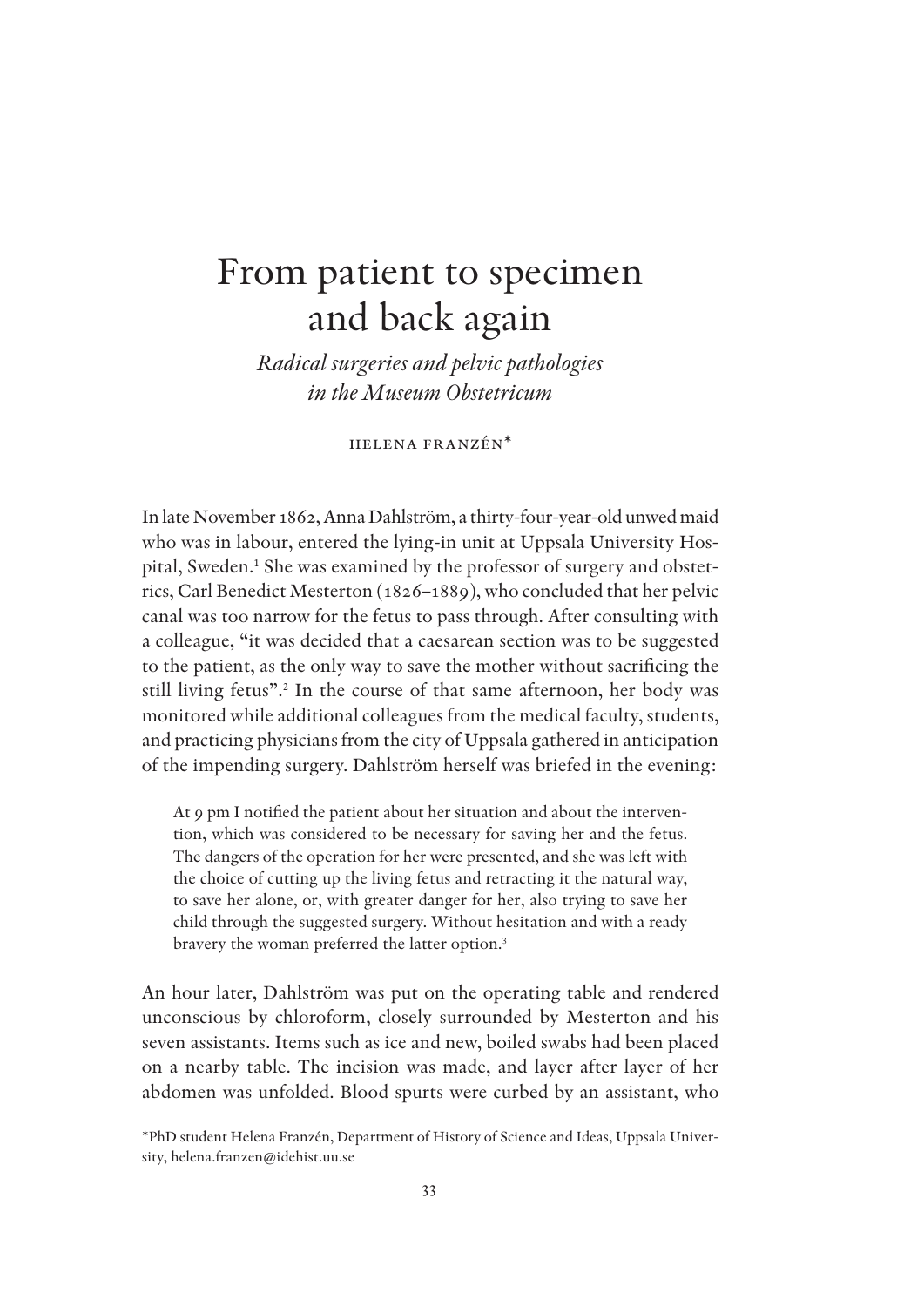pressed them with a swab dipped in iced water. When the uterus was breached, hands reached down and perforated the amniotic sac, hauling out the fetus. Dahlström woke up while the innards of her abdomen were still exposed, and the work to close it up started. There were, however, complications. Dahlström perished thirty hours after her belly had been opened, yet her daughter survived. The mother was autopsied the following day, her pelvis prepared into a specimen and collection object—by severing it from the rest of her body, skeletonizing, and labelling it—and, Mesterton expressed, "kept as no. 38 in the University's beautiful and valuable collection of pathological pelves".<sup>4</sup>

In the early 1860s, this collection was merged with the recently purchased obstetrical collection of Magnus Retzius (1795–1871), professor of obstetrics at the Karolinska Institute—at the time called the Carolinska Medico-Kirurgiska Institutet—in Stockholm. The two collections became a new unit called the Museum Obstetricum. For several decades it was housed within the anatomical department, alongside the collections tied to the chairs of anatomy and pathology.<sup>5</sup> In 1903, the objects in the Museum Obstetricum were separated. The pelvis specimens, together with another category of collection objects—obstetrical instruments were moved to the Uppsala University Hospital, and in the mid-1990s, a few pelves and the instruments were relocated to the Museum of Medical History in Uppsala. In 2006, the pelves remaining at the hospital were transferred to the museum. They remain there today, while some of the other objects initially left behind at the anatomical department are now managed by the Gustavianum, Uppsala University Museum.<sup>6</sup>

This article is situated within the wider field of the history of collections, but more specifically within the branch of medical collections.<sup>7</sup> In the context of research within this field, human remains in the form of specimens are—in line with the material turn—framed as historical artefacts. By approaching them as tangible remnants of the past, enquiries into their contexts can unravel various themes.<sup>8</sup> Scholars have examined aspects of knowledge production regarding medical collections, such as their role in establishing new fields or disciplines, and in training students.<sup>9</sup> Moreover, the importance of personal, professional, and institutional networks for collecting specimens has been investigated.10 However, obstetrical collections-a specific kind of medical collection which intersects with the fields of history of medicine and reproduction—have received little attention.<sup>11</sup> Furthermore, the connections between obstetrical collections and surgical interventions on labouring women remain largely uninvestigated.

The emergence of the Museum Obstetricum at Uppsala University, in the mid-nineteenth century, is explored in this article. The aim is to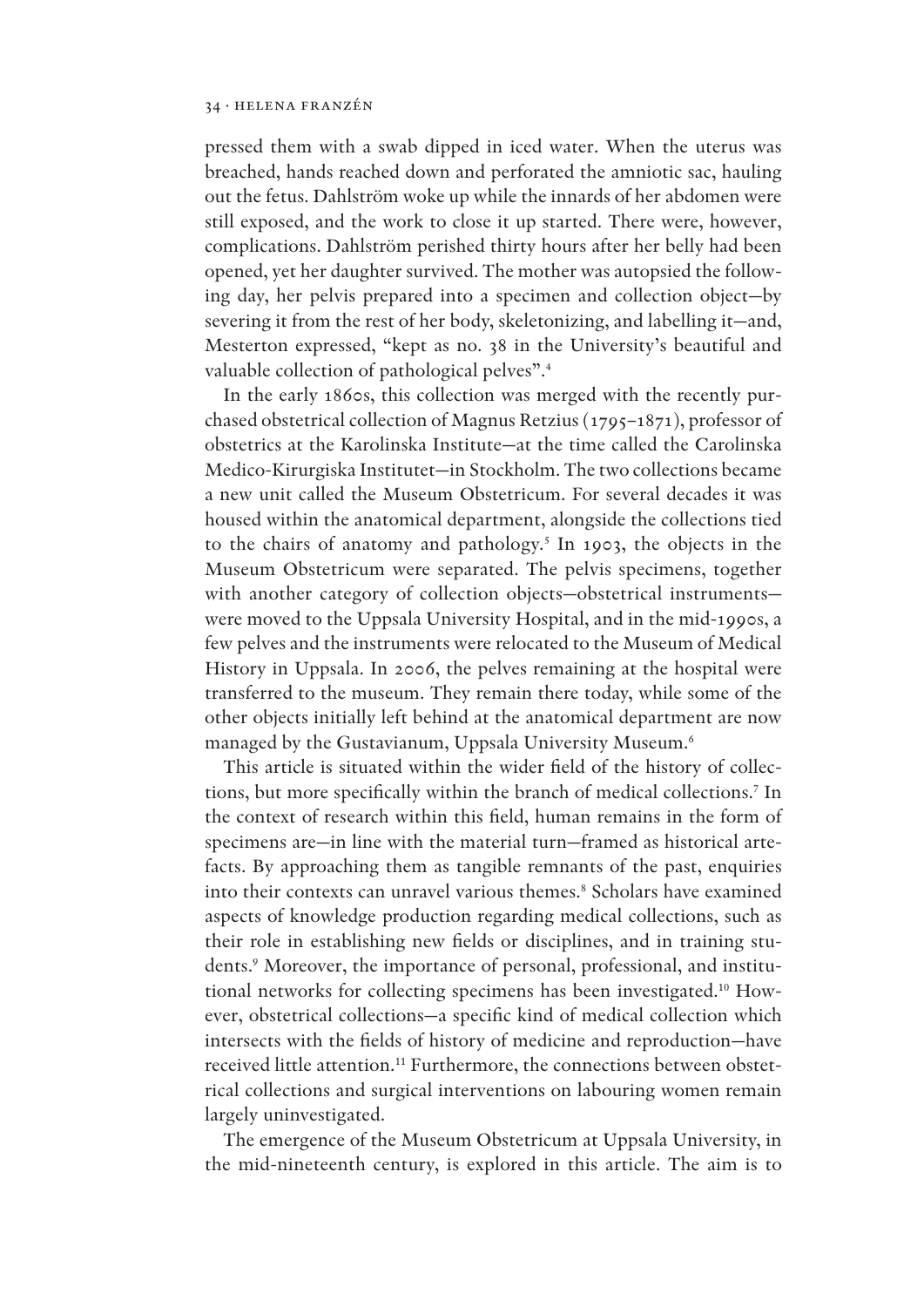examine its formation, the motivations of the doctor-collectors who assembled it, and ways in which they articulated the intended usage of the collection objects. The acquisition of the pelvis specimens and casts thereof was shaped by the dynamic between collecting and obstetrical practice, specifically radical surgeries—such as the caesarean section—on women in labour. By investigating this interaction, I analyse how knowledge was produced through the Museum Obstetricum. By situating this obstetrical collection in the intersection of the contemporary medical interest in pathological conditions and the infrastructure of maternity care, I show that the two collections—from Stockholm and Uppsala—were merged in order to create a selection of pathological pelvis specimens and obstetrical instruments, which could be used in medical education as preparation for obstetrical practice. The collection emerged from complex moral and cultural contexts, which involved questions such as framings of the consent of female patients and their relatives, doctors' conflicting interests in saving lives or obtaining new reference material, and decisions about whether to save the woman or the fetus when the pelvic canal was too narrow for the fetus to pass through.

Surviving historical medical collections might appear as merely a static way of storing knowledge, in the form of material objects. However, earlier studies have shown that they had a multifaceted role. They were actively used as a hands-on resource for teaching and scientific enquiry in the nineteenth century, an era which has been referred to as the age of museum medicine.12 Moreover, scholars have conceptualized this use in the metaphor of collections as libraries.<sup>13</sup> Accordingly, the Museum Obstetricum fuelled obstetrical knowledge production at Uppsala University, underpinning education and research as well as symbolizing Uppsala University's prestige in the medical arena. However, the formation of knowledge was not a linear process; there was a mutual exchange on several levels between medicine and society, as well as between the collection and its objects, social networks of physicians, and obstetrical practice. Previous research has stressed that co-production of knowledge takes place in the relations between people, artefacts, and the uses thereof—an approach which this study adopts in order to discuss the dynamic of collection objects' way from patient to specimen and back again.<sup>14</sup>

The concept of co-production enables close examination of these relations and their outcomes. Sheila Jasanoff has specified that "work in the co-productionist idiom stresses the constant intertwining of the cognitive, the material, the social and the normative". Hence, this approach does not favour one of these aspects over the others; it rather focuses the analytical lens on the interplay between them.<sup>15</sup> Co-production draws attention to the fact that science and society, albeit often understood as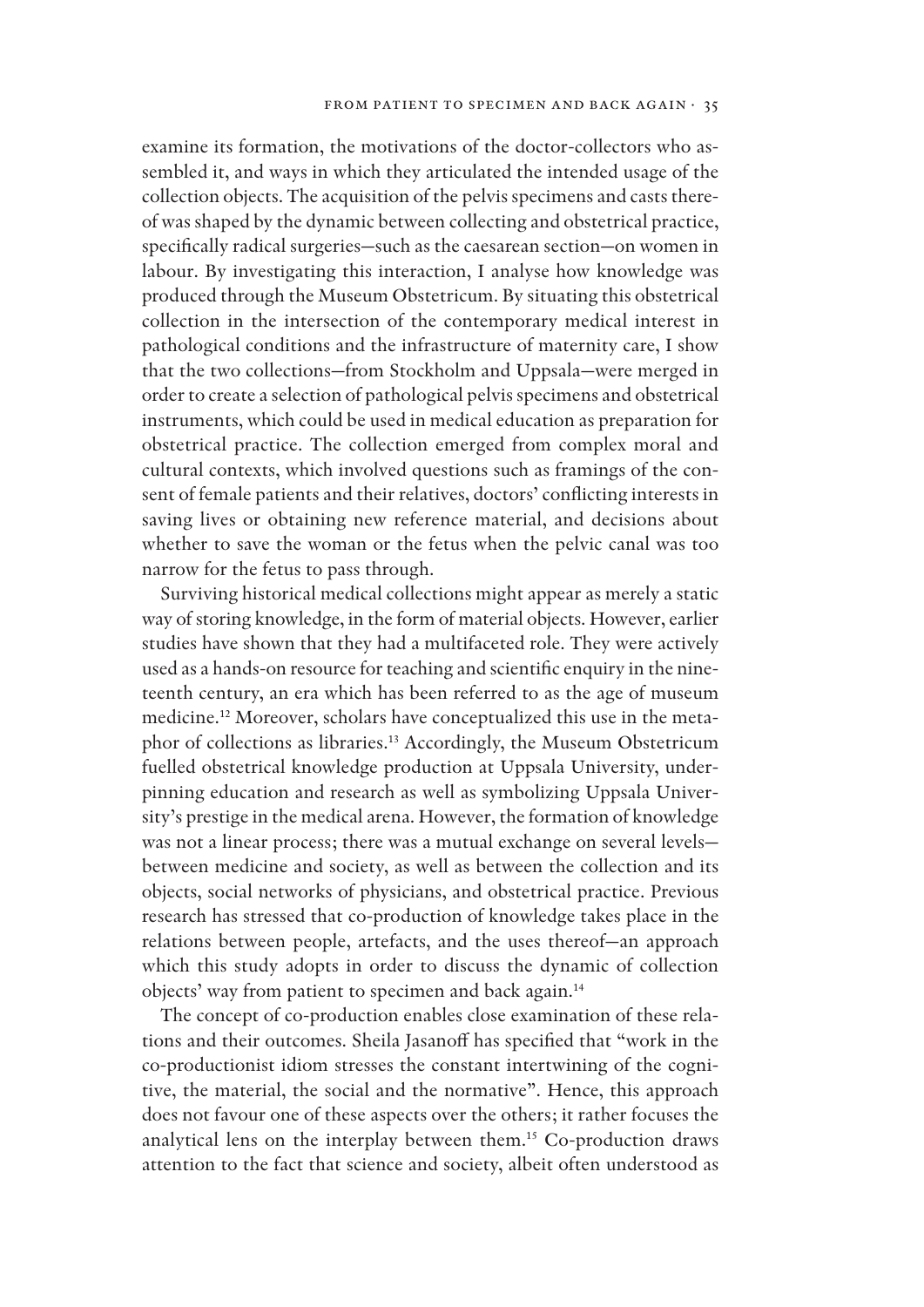separate spheres, are intertwined, have effects on each other, and are connected by people and things.<sup>16</sup> Furthermore, it sheds light on how social relations are materialized in technology, and how the design of such technologies steers future interactions between people.<sup>17</sup> In order to employ this idiom, I frame collection objects—pelvis specimens, casts, and instruments—as medical technologies that were used to teach, diagnose, and treat medical conditions, as well as demonstrating medical power and professionality.<sup>18</sup>

To conduct this investigation, a broad spectrum of sources is required. I tap into three categories: collection objects, archival texts, and medical publications. This combination enables me to trace the processes of coproduction, since each type of source sheds light on different points in the loop, as well as on diverse aspects. By examining collection objects, it is possible to gain clues to their origin. Archival texts enable me to further examine the collection's contents and uses. And medical publications offer insights into how the formation of the Museum Obstetricum was driven by doctors and their collecting networks, as well as revealing tensions within obstetrical practice, which also was a context of obtaining specimens. By considering these sources together, it is possible to analyse how technologies and practices were mutually shaped. A serious limitation is the absence of the voices of the female patients. Their agency is only indirectly acknowledged through the descriptions and statements of the physicians who performed the surgical interventions and gathered pelvis specimens from women who died of caesarean sections.

This article consists of four sections. Firstly, I situate the Museum Obstetricum in the wider context of obstetrical collections and doctors' interest in pathological conditions. Secondly, I discuss the infrastructure of maternity care and radical surgeries on labouring women in Sweden during the first half of the nineteenth century. Subsequently, I analyse the dynamic of collecting pelvis specimens in the context of performing the caesarean section, a radical surgery. In the last section, I examine the specificities of pelvic pathologies in the Museum Obstetricum. In the conclusion, I discuss the mechanisms and effects of co-production in the interplay between the formation of the Museum Obstetricum and obstetrical practice.

# Setting the stage for the Museum Obstetricum

Early modern cabinets of curiosities contained rarities and wonders, and the period's natural history collections were intended to represent the whole world in miniature.<sup>19</sup> In the nineteenth century, collections mirroring specialized fields of expertise emerged to a greater degree.<sup>20</sup> This shift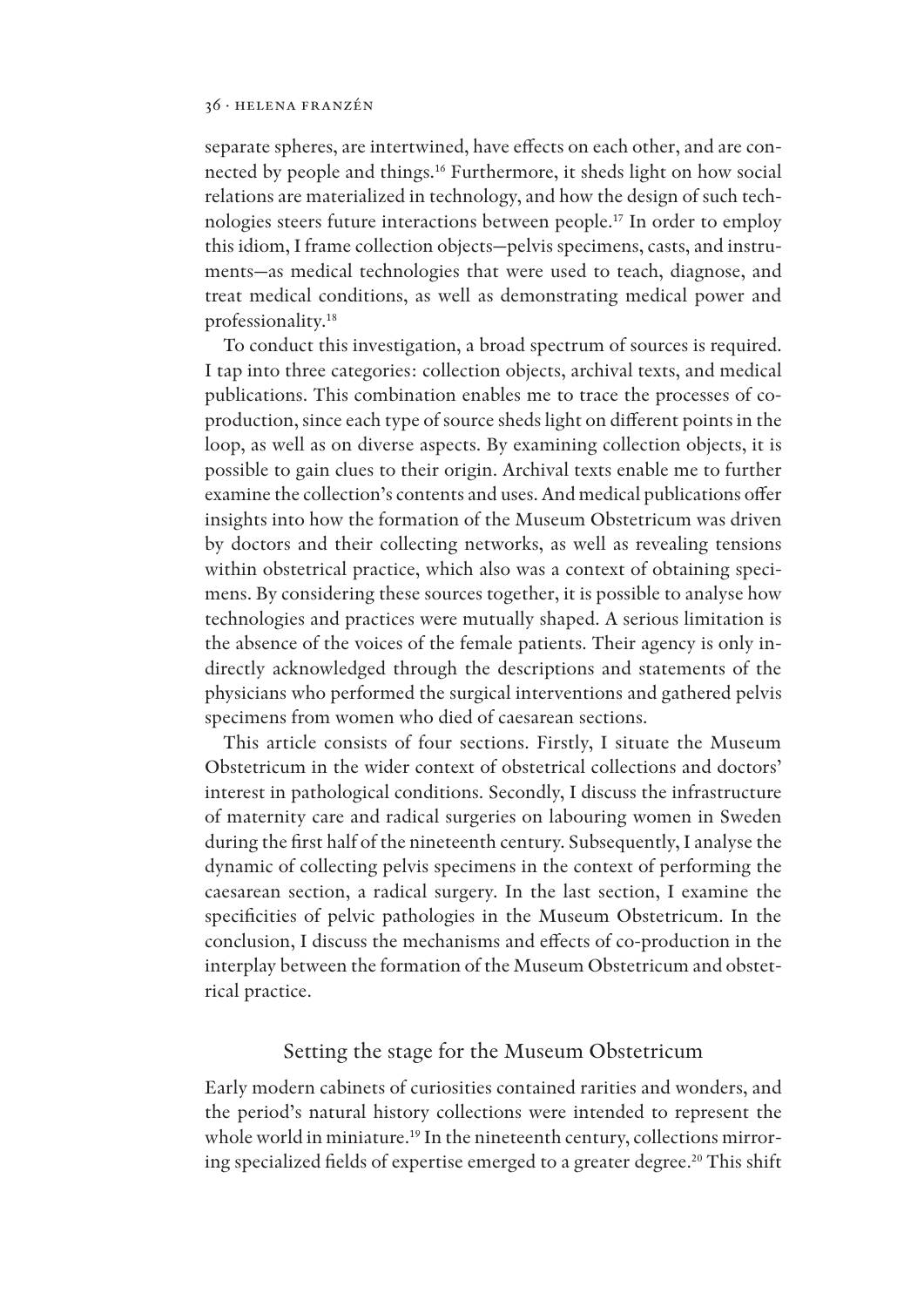was gradual, and different ways of organizing collections overlapped.<sup>21</sup> Collections could be either privately owned or institutionalized. Physicians obtained body parts from deceased patients during autopsy, or from corpses during dissection, and prepared them into specimens by different means of conservation.<sup>22</sup> Previously, individual physicians networked by sending each other specimens, and in the nineteenth century institutions also participated in networking through this practice.<sup>23</sup>

In contrast to other specialized medical collections, obstetrical collections had been around since the seventeenth century. While midwifery has older roots, obstetrics—the management of obstructed labours—was staked out as a specialist subject by physicians in early modern Europe. But there was no clear-cut shift from midwifery to obstetrics, and the process differed between countries.<sup>24</sup> Obstetrics and obstetrical collections were introduced in Sweden, more specifically Stockholm, around 1700.<sup>25</sup> Objects in obstetrical collections, such as phantoms—models which represented the labouring woman's body and that of her fetus—were used as visual, as well as tactile, pedagogical aids to instruct midwives in delivery.<sup>26</sup> When the Public Lying-In Hospital in Stockholm was founded in the latter part of the eighteenth century, a collection containing women's pelves, fetal crania, and phantoms was established there, in order to teach midwifery and medical students the tactile skills of managing parturition.<sup>27</sup> The reasons for establishing this lying-in hospital were twofold. Beyond generating training opportunities for students, it was also intended to provide maternity care for pregnant women.<sup>28</sup>

During the first half of the nineteenth century, several collections connected to medical institutions or professionals emerged in Stockholm. One such institution was the newly founded Karolinska Institute, where Anders Retzius (1796–1860), an influential professor of anatomy, built up collections of anatomical specimens.<sup>29</sup> While Anders Retzius collected for the institution he represented, his brother Magnus Retzius established a private collection of obstetrical objects. It is likely that he commenced assembling it in the 1820s, after starting his obstetrical career. Magnus Retzius became assistant physician at the Pro Patria Lying-In Hospital in Stockholm in 1819, and chief physician there in 1830. In 1849 he assumed the chair of obstetrics at the Karolinska Institute and became the director of the Public Lying-In Hospital.30 In this capacity, Magnus Retzius's collection was tallied as a resource for the obstetrical education of medical students at the Karolinska Institute. Beyond obtaining pelvis specimens from his deceased patients, he had a vast national and international network of colleagues with whom he exchanged specimens.<sup>31</sup>

When Magnus Retzius sold his collection to Uppsala University in 1862, it contained pelvis specimens described according to pathological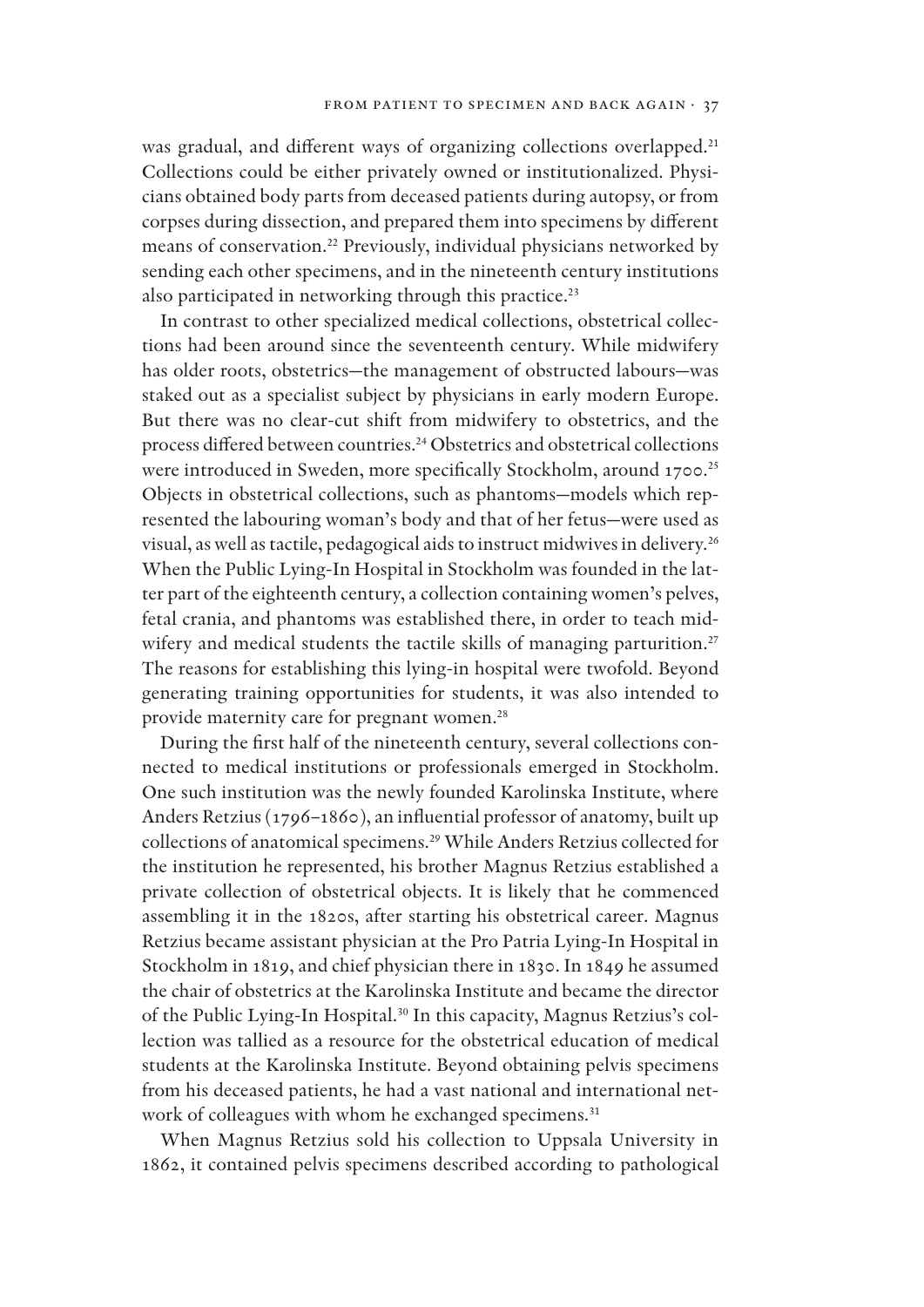and racial categories, casts of pelvis specimens in plaster and papier mâché, crania and whole mounted skeletons of fetuses, obstetrical instruments, and models of the pregnant body.<sup>32</sup> It was merged with the collection of pathological pelves in Uppsala, which together constituted the foundation of a new unit—the Museum Obstetricum. The creation of this collection was encouraged by representatives of the medical faculty as a way to strengthen Uppsala University's position as an actor in the arena of medical education in Sweden, especially in relation to the Karolinska Institute, their competitor.<sup>33</sup> By extension, the formation of the Museum Obstetricum was also considered as a means to provide maternity care to the population.

The year before obtaining Magnus Retzius's collection, the medical faculty had purchased seventeen casts of "deformed pelves" from the Fleischmann papier-mâché factory in Nuremberg, purportedly for the teaching of obstetrics. This purchase was highlighted as an important acquisition in the Uppsala University yearbook.<sup>34</sup> The pathological was emphasized in the Museum Obstetricum, which marked a division between obstetrics and anatomy in general, as well as the content of the disciplines' collections.<sup>35</sup> While the general aim of anatomical coursework at the time was to give students an understanding of the body as a whole, and how the parts related to each other, obstetrical education was focused on teaching students to handle obstructed labours—that is, situations when the fetus could not pass through the pelvic canal without intervention.<sup>36</sup> While contracted pelves were noticed in the eighteenth century, a wider array of specific forms emerged in the first half of the nineteenth century.37 This development tied in with the general trend of specialization within medicine, and the overarching interest in pathological conditions, which permeated many disciplines.<sup>38</sup>

Obstetricians—or in Sweden, physicians with training in obstetrics were primarily interested in pathological pelves because obstructed labour was their specialist subject. The collections were used for scientific investigations and training students, and were seen as means to understand different kinds of pathologies, such as obstructed labours. Hence, their contents, like those of other medical collections, mirrored the collectors' field of expertise. The Museum Obstetricum was positioned as a resource, meant to be used like a library, for learning about a wide array of pelves with pathological conditions which could be encountered in obstetrical practice. Like books, which were printed in multiple copies, pelvis specimens could be reproduced by casting. This enabled the experiences of individual physicians to be transferred to students, who could see and touch the pelvis pathology. The students were thus taught to read the shape of bones, by handling the materialization of previous patient cases, in order to learn to identify pelvic pathologies in future patients.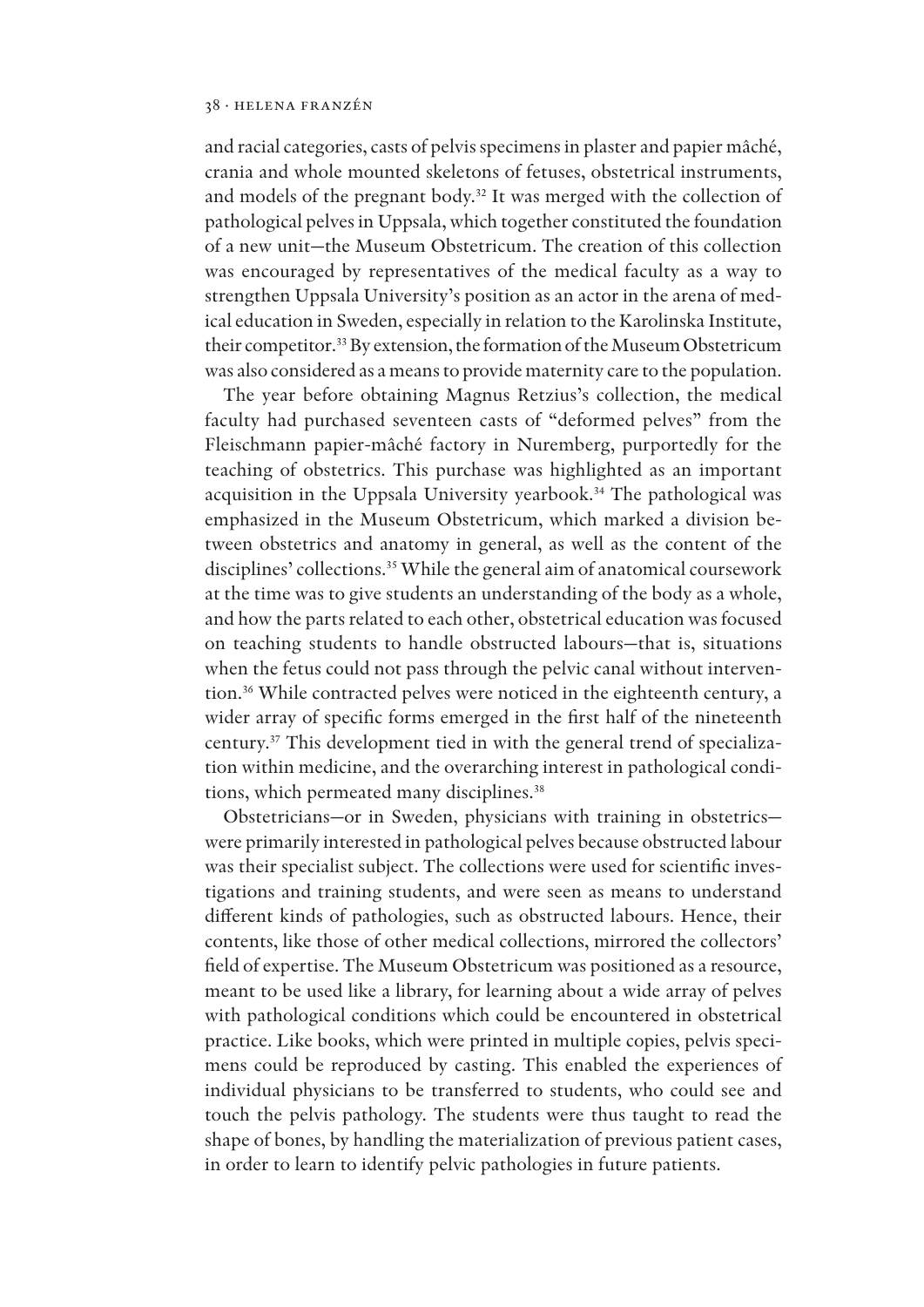# Maternity care and radical surgeries in nineteenth-century Sweden

Obstetrical collections were enmeshed with obstetrical practice. Therefore, to understand the formation of the Museum Obstetricum, the infrastructure of maternity care in Sweden during the first half of the nineteenth century has to be taken into account. Radical surgeries within obstetrics at the time—the dismemberment of the fetus and the caesarean section—took place within this infrastructure and were conducted by physicians and midwives as responses to obstructed labour, which was a matter of life or death. These surgeries were conducted in a limited number during the eighteenth century, but were performed to an increasing degree in the nineteenth century. This shift tied in with the tightening state control of maternity care, a grip rooted in mercantilism, for which a growing population was considered a resource.<sup>39</sup>

The majority of the Swedish population lived in the countryside in the nineteenth century, most childbirths took place at home, and many women preferred to be attended by local women. However, the Swedish state had stipulated that labours taking place at home should be supervised by a midwife or a physician.<sup>40</sup> Moreover, while previously there had been just a few lying-in hospitals located in the bigger cities, there was a surge in the establishment of lying-in units at county hospitals in the mid-nineteenth century—such as in Uppsala, where the city's first lying-in unit was founded in 1859. Doctors viewed these institutions as a way to provide maternity care for poor women, as well as to provide students with clinical experience of managing labours.<sup>41</sup>

This shift is equivocal. On the one hand, the tightened state control of maternity care enabled physicians to access women's bodies; on the other, it resonated with the sometimes desperate situations of giving birth.<sup>42</sup> For example, some patients at the Public Lying-In Hospital were described by physicians as "poor unfortunate creatures from the countryside who have been transferred several miles on jolting carriages during the labour, and not earlier than after several days of the most painful and strenuous attempts of delivering at home".<sup>43</sup> It is likely that this example refers to a woman in obstructed labour. If no interventions were made in cases like this, the woman and fetus both would die—which, in line with the mercantilist approach, was framed as a problem by the state. This problem was expected to be solved by the practitioners of maternity care, that is, midwives and physicians.

The pathology of obstructed labour was most often understood as situated in the woman's pelvis, in the sense that it was too narrow for the fetus to pass through. However, the pathology was only actualized when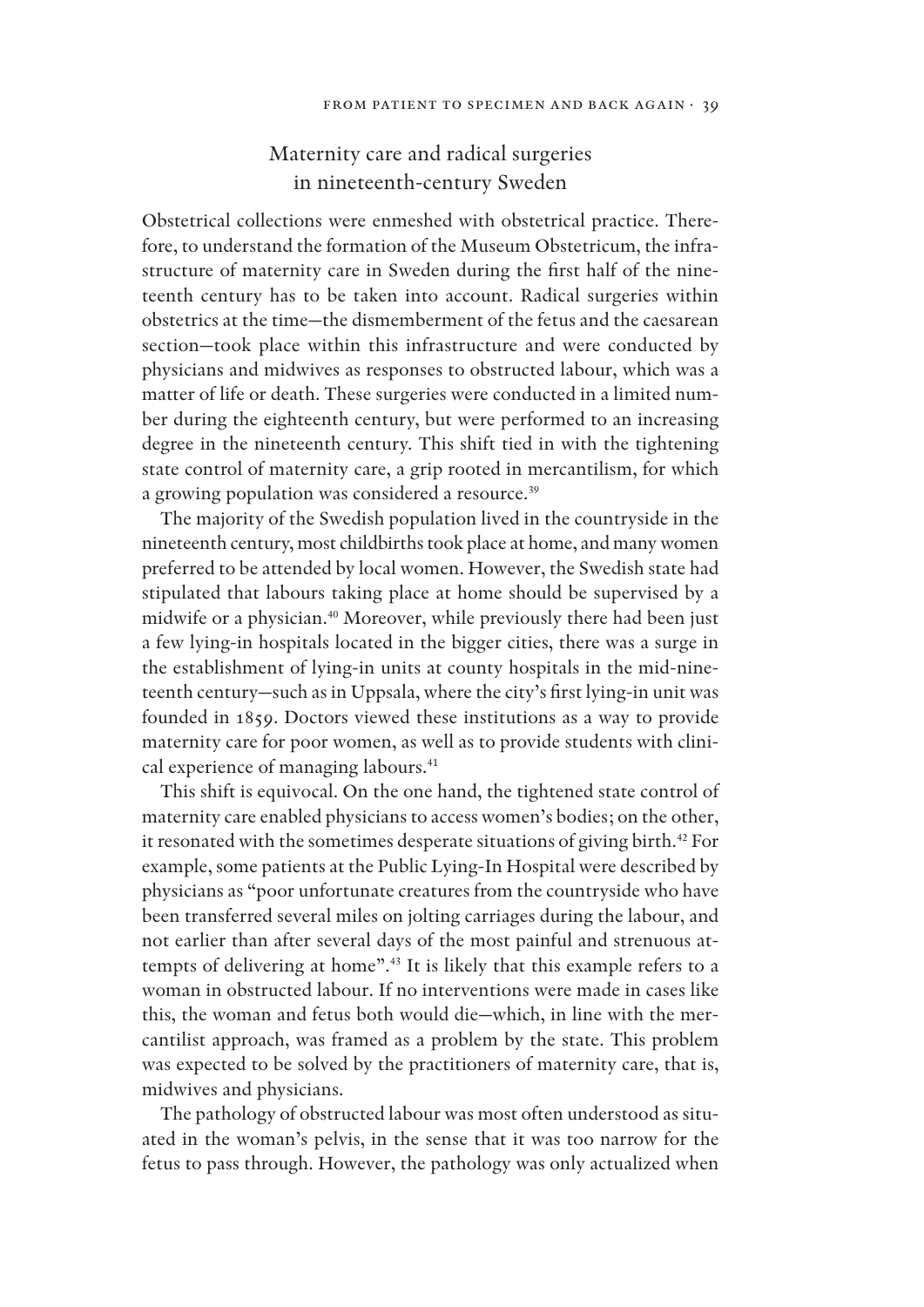women who had a contracted pelvis were pregnant or in labour. The relation between the bodies of the woman and the fetus was rooted in a mechanistic understanding of labour. As Emily Martin has observed, physicians imagined their obstetrical practice as mechanistic in the sense that "the woman's body is the machine and the doctor is the mechanic or technician who 'fixes' it".<sup>44</sup>

To solve the problem of the woman and fetus both dying because of obstructed labour, obstetrical instruments were applied. There were two categories of these for retrieving the fetus through the pelvic channel blunt and sharp. These instruments were designed to be used for different kinds of fetal retrieval. While the forceps (blunt) was intended to get the fetus out alive, tools such as perforators and hooks (sharp) were used to dismember it. With the former, holes could be drilled in the fetus's cranium, and the latter could be inserted into the perforated skull, to drag the fetus out. The designs of the different categories of instruments were based on the intended results, and at the same time the material properties of the instruments steered what kind of action could be taken. Hence, the instruments and the practices of managing obstructed labours were mutually shaped, co-produced. The majority, around two hundred, of the objects in Magnus Retzius's collection when sold to Uppsala University were blunt and sharp obstetrical instruments.<sup>45</sup>

Different criteria governed the choice of instruments, when attempting to retrieve a fetus through the pelvic canal. Blunt ones were primarily used, if there appeared to be a possibility of retrieving the fetus alive, that is, if the woman's pelvic canal was thought to be wide enough. If that endeavour was unsuccessful, the next step could be to attempt dismembering it.<sup>46</sup> To dismember a fetus, especially a living one, was framed by physicians as a horrible experience for everyone involved.<sup>47</sup> However, sharp instruments were sometimes repeatedly applied to deliver women who had too narrow a pelvis for the fetus to pass through. These women were encouraged by their provincial physicians to travel to the nearest lying-in hospital in the latter part of their next pregnancy, to be induced before the fetus was full term, but considered viable.<sup>48</sup> This advice illustrates attempts to avoid interventions considered to be extreme.

The practitioners of maternity care had different realms of authority: midwives were expected to tend to the uncomplicated labours, and physicians the complicated. However, in this period there were more midwives than physicians, and the likelihood was often that there was no physician in close enough proximity to be called in when a labour was deemed complicated. Because of these circumstances, midwives had an unusually strong position in Sweden throughout the nineteenth century, in the sense that they were allowed to use blunt and sharp obstetrical instruments.<sup>49</sup>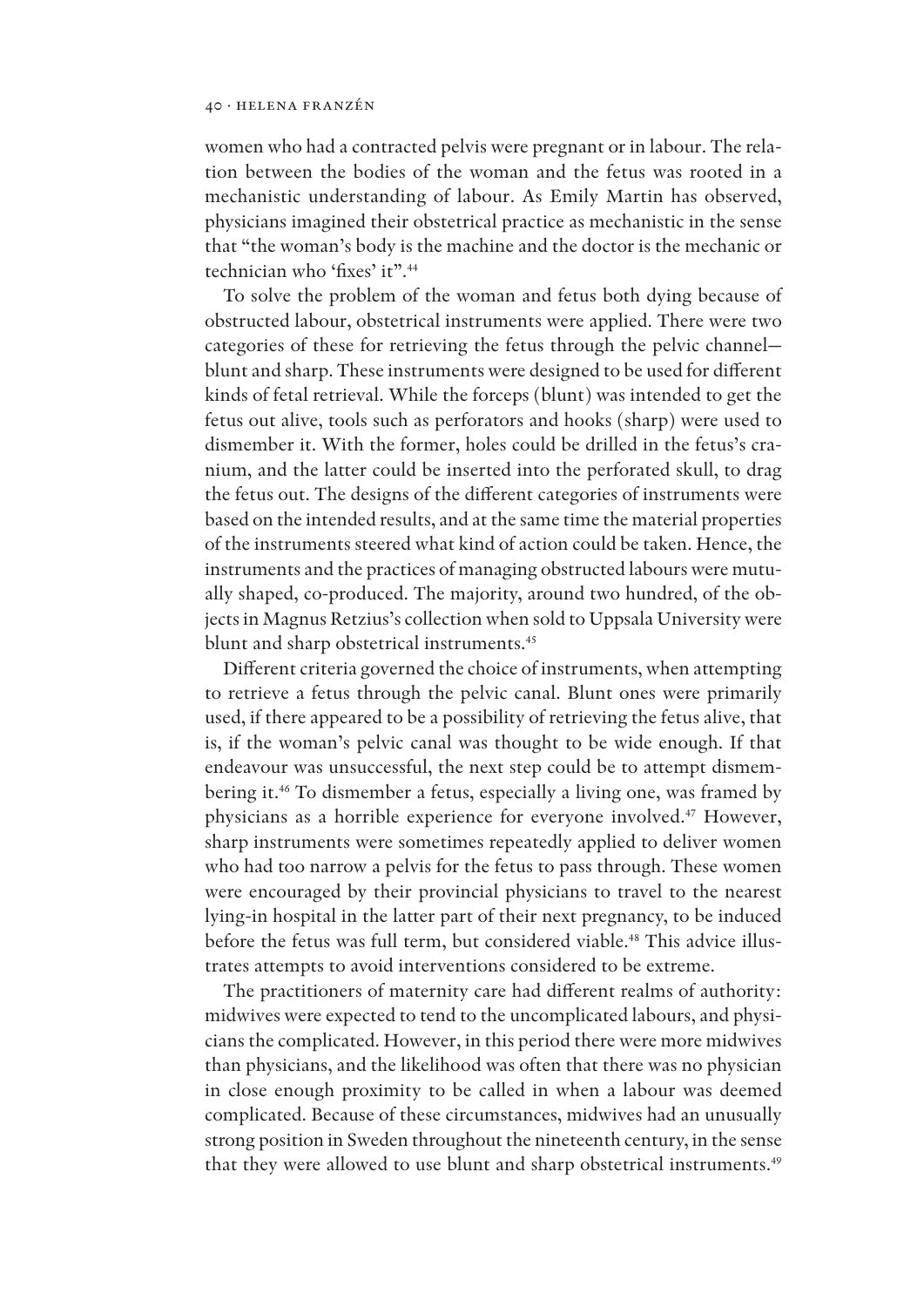However, they were not allowed to use sharp instruments on a fetus which was deemed to be alive, but were instead encouraged to wait until it was sure to be dead. Midwives were warned by physicians that to use sharp instruments on a living fetus was murder.<sup>50</sup> Physicians, on the other hand, considered themselves entitled to dismember a living fetus; the practice did occur, although rarely, and it was viewed as a way to possibly save the woman before she perished from exhaustion.<sup>51</sup>

Furthermore, operations which targeted the woman's body, such as the caesarean section, were considered the domain of physicians.52 The majority of caesarean sections performed in Sweden were carried out from 1850 onwards, and most of them after the 1880s. It is likely that this was due in part to the general trend of not performing abdominal surgery before mid-century. When inhalation anaesthesia was introduced in 1847, physicians were enabled to venture into the abdominal cavity of living patients, even though it resulted in a high mortality rate.<sup>53</sup> Some of the caesarean sections took place at lying-in hospitals, and others in farmer's cottages.<sup>54</sup>

Some physicians who carried out caesarean sections in Europe during the first half of the nineteenth century reported that approximately 50 per cent of patients who underwent this operation lived. Physicians in Sweden were aware of these reports, and the caesarean section was accordingly framed as an intervention which women had a chance to survive.<sup>55</sup> However, in the Swedish cases, all the women died in the aftermath, while about half of the fetuses lived.<sup>56</sup> Hence, in Sweden, this operation generated the opposite results compared with the dismemberment of the fetus, in terms of who was intended, or expected, to survive.

# The ambiguities of the caesarean section

The main dilemma of whether to conduct a caesarean section was the question of whom the physician should attempt to save in cases of obstructed labour, when the fetus was deemed to be alive but the woman's pelvic canal too narrow for retrieval with blunt instruments. While the dismemberment of the fetus generated results in absolute terms—that is, its death—the caesarean section opened up a scale of possibilities and expectations. Even though this operation was known to result in a high mortality rate for the women, it was hailed by several physicians as an intervention which both mother and fetus had a chance to survive. The motivations for conducting this surgery differed between countries on an overarching scale, but also depended on factors such as the attitude of local communities and individual physicians.<sup>57</sup>

Religion played into these calculations as well. In general terms, within Catholicism, it was forbidden to take innocent life. What this meant in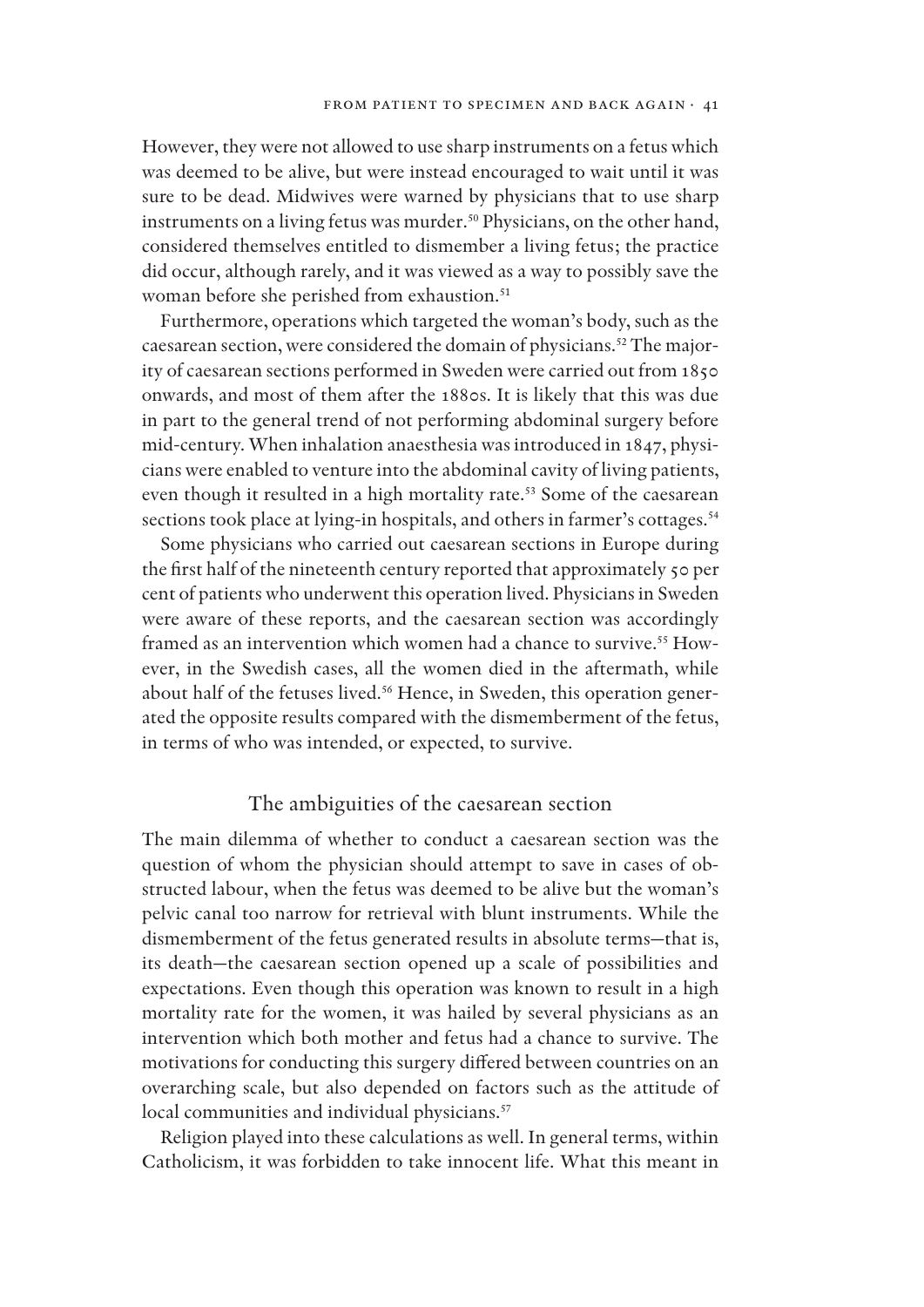practice could be framed in various ways, and the Catholic Church and its representatives struggled with this issue in relation to the surgical techniques—and expectations thereof—which emerged in the nineteenth century.58 Within Protestantism, by default, there was no consensus regarding how to frame the life of the woman and the fetus. Furthermore, there were not uniform approaches within countries in which neither Catholicism nor Protestantism was predominant.<sup>59</sup> For example, in France and England, the dismemberment of the fetus was the more common intervention in cases of obstructed labour in the nineteenth century.<sup>60</sup> In the United States, where the Catholic Church staked out a strong presence, the caesarean section was conducted with greater frequency.<sup>61</sup>

Some comparative features can be teased out, concerning how the dilemma of saving the woman or the fetus played out in different countries. The entanglement of religion in obstetric practice can be traced through factors such as how involved the state and the church—or Protestant congregations—were in maternity care in individual countries, as well as the relation between religious organizations and specific states. Moreover, the personal conviction of individual physicians could come into play, but to some degree decision-making depended on how regulated their practice was, and by whom. Another feature was where the woman in obstructed labour was located, and who were present.

One prevalent aspect in the cases when a caesarean section was conducted in Protestant Sweden is that several of the physicians, such as Mesterton, made a point of stressing that they had informed the woman of the risks for herself, and asked for her permission to go through with the operation.<sup>62</sup> However, what consent meant, or how it was constructed, is not a given. Previous research has shown that consent is culturally and historically contingent, with factors—beyond religion—such as gender, class, and race influencing how it is constructed, and in whom it is situated.<sup>63</sup> Moreover, being informed and consenting did not necessarily over $lap.<sup>64</sup>$ 

Nevertheless, not all physicians in Sweden who discussed the caesarean section approached the issue of consent in the same way. For example, Magnus Retzius aligned himself with the view of the German obstetrician Hermann Friedrich Kilian (1800–1863), who argued that the caesarean section should be performed if the life of the fetus possibly could be saved by it. Retzius further stated that even though the woman had a say, she should listen to the physician's recommendation.<sup>65</sup> This indicates that, in Retzius's opinion, there was not really a choice for her. In contrast to Retzius, his predecessor as professor of obstetrics at the Karolinska Institute, Pehr Gustaf Cederschiöld (1782–1848), had instead been adamant that a caesarean section could be conducted only if the woman agreed.<sup>66</sup>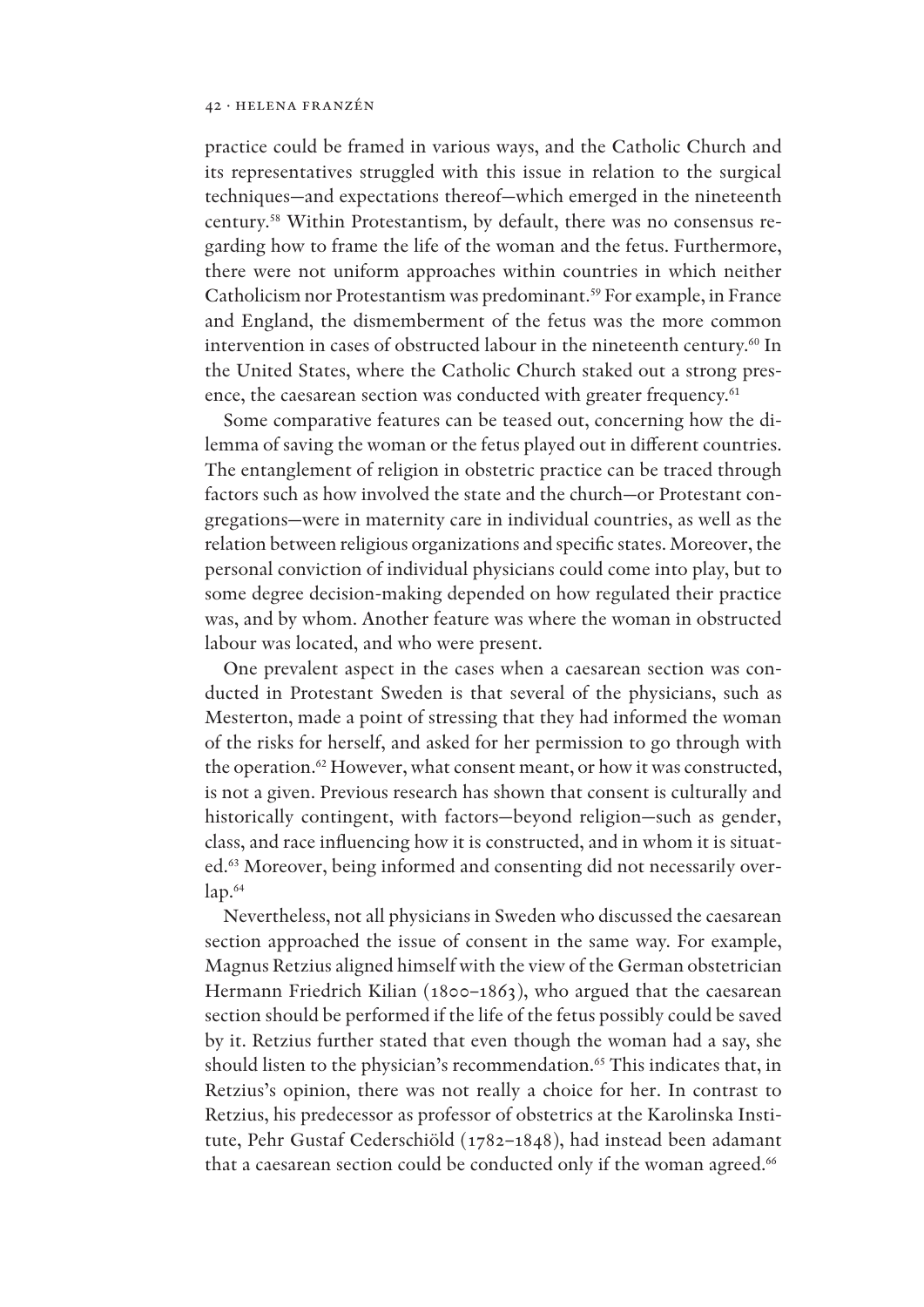One reason for the physicians to recount that they had asked for the patient's permission—regardless of whether they actually did or not—was most likely a fear of accusations of misconduct. Physicians could be brought to trial. For example, in the 1850s, Magnus Retzius was charged with causing a recently delivered woman to die from lack of treatment.<sup>67</sup> To avoid this, Cederschiöld had stated that one should "demonstrate the situation for other educated and credible persons" before proceeding with a caesarean section, in order to "protect oneself against slander".<sup>68</sup> In this light, to consult with one or several colleagues was not only a way to ascertain diagnosis. In Sweden this was a strategy for the physician who wielded the scalpel to have peer witnesses, who could attest to the diagnosis which formed a reason for conducting the operation. Since the caesarean section was such a dangerous surgery for the woman, it is likely that asking for her consent—or stating that this had been done—was a way to remove liability from the physician and transfer it to the woman.

Another aspect is that some physicians also stressed the female patients' desire to obtain a child. Beyond Mesterton's report, this is present in the case description of the caesarean section conducted in 1860 by Gustaf Fredrik Hjort (1818–1876), midwifery teacher at the Sahlgrenska hospital in Gothenburg. The woman's previous pregnancy had ended in the dismemberment of the fetus, and when asked whether she was willing to submit to the caesarean section, Hjort stated, "she told me that she was ready to submit to whichever risk, as long as the fetus would live". He further argued that when asked whether she wanted to consult with her husband, "she said, 'he probably only wants me to live, regardless of how it will end for the fetus'". Hjort declared himself to have heeded her wishes and not contacted her husband.<sup>69</sup> Also Mesterton stressed that the decision should be made by the woman, and that no relatives had the right to oppose her if she wanted to go through with the operation, even though this prerogative was not regulated by law. He also stated that it was equally her right to opt for dismembering the fetus, because the fatal risk was much higher for her.<sup>70</sup> In this study it is not possible to gauge whether the women actually had a say, but these examples shed light on some of the ambiguities connected with the caesarean section in Sweden during this time.

While radical surgeries saved, or were intended to save, lives, they often did not; body parts from deceased patients, in turn, were considered as means to generate knowledge for saving the lives of future patients. Pelvis specimens obtained during autopsies on some of the women who died in the aftermath of radical surgeries were incorporated into obstetrical collections, such as the Museum Obstetricum.<sup>71</sup> All of these stemmed from women who underwent the operation at lying-in hospitals, while seem-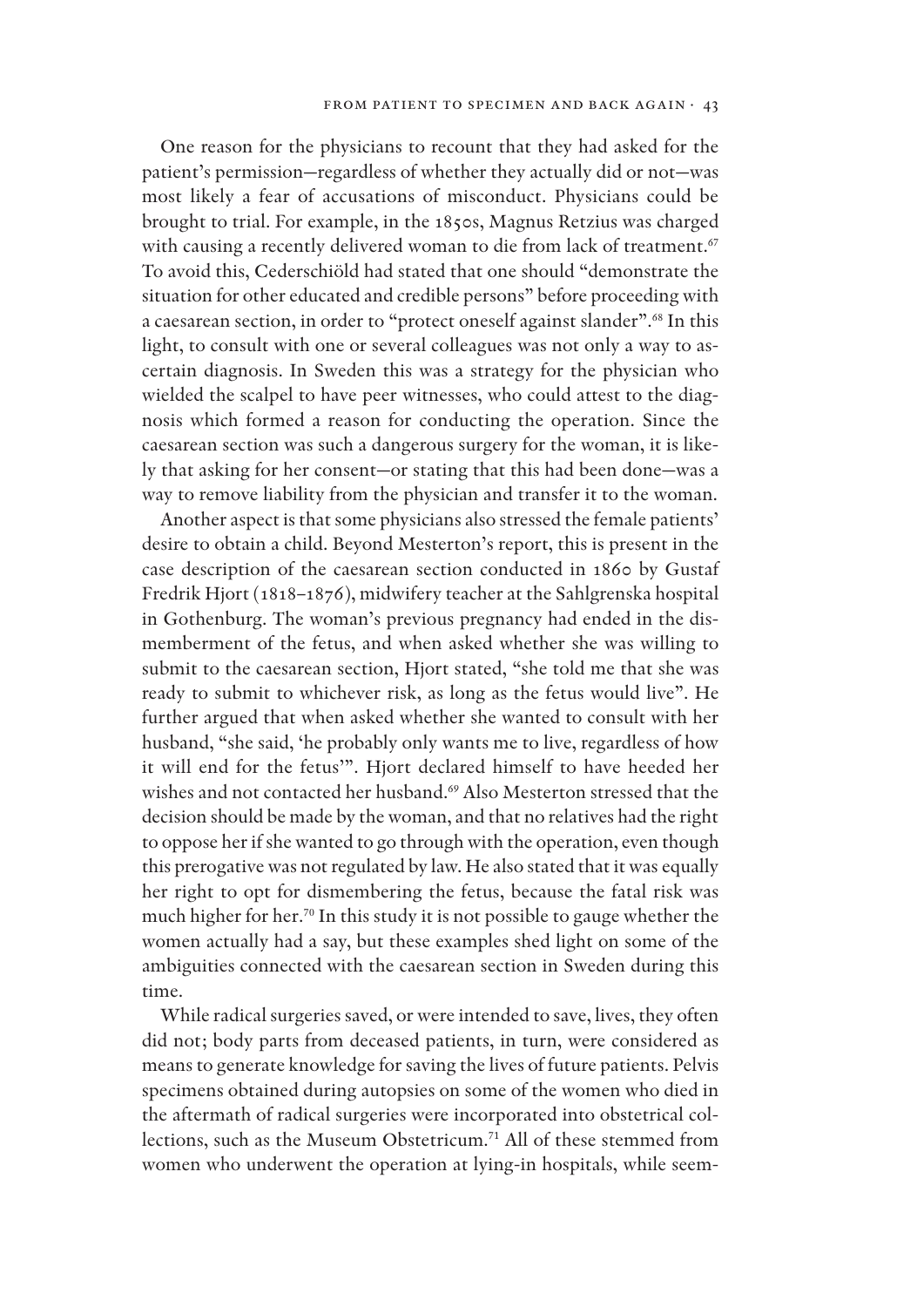ingly no pelvis specimens were obtained from women who perished during surgeries conducted in their homes.<sup>72</sup> This ties in with the general trend that physicians conducted autopsies of patients who died at hospitals, even though it sometimes occurred that deceased patients were autopsied in their homes.<sup>73</sup> Hospitals were framed by physicians as sites where women could receive better care than at home, but at the same time they were a central site for collecting specimens for medical collections, and by extension facilitating physicians' claim to expertise.

While women who underwent the caesarean section in Sweden during the period of study allegedly consented to the surgery and the mortal risks involved, one predominant factor is that all of them belonged to lower social classes, and found themselves in an acute and desperate situation. By entering lying-in hospitals, the physicians' realm of expertise, they could have been seen as basically subjecting themselves to that very expertise.<sup>74</sup> Previous historically oriented research has shown that in a situation in which poor and/or lower-class patients actively sought out treatment, it was likely that they deferred to the physician's recommendation—which might have been motivated by a desire to test new interventions. Furthermore, this type of situation does not necessarily exclude degrees of coercion.<sup>75</sup>

In Magnus Retzius's collection, there were two pelvis specimens which derived from women who had perished in relation to caesarean sections and subsequently became part of the Museum Obstetricum.<sup>76</sup> One was from the operation conducted by Retzius himself, and one from an operation conducted by Johan August Liborius (1802–1870), a chief physician at the Sahlgrenska hospital. Liborius was part of Retzius's vast network, and they both partook in the practice of exchanging specimens with colleagues.<sup>77</sup> This practice enabled physicians to add specimens that they themselves had not obtained first-hand, thereby expanding the selection in their own collections, or those of the institutions they represented. The desire for a wider selection of pathological pelves drove physicians to obtain specimens, and at the same time, knowledge gained from experiences and specimens of past surgeries steered obstetrical practice. This mutual shaping, co-production, was an ongoing loop.

The caesarean section conducted by Retzius took place in September 1851, when the twenty-four-year old Hedda Sofia Ersdotter entered the Public Lying-In Hospital after already having been in labour for three days. A large tumour in her vagina obstructed the fetus's path. Even though this tumour had been present a few years earlier, when she last gave birth, it had then been small enough to let the previous child pass. But the tumour had since grown. Retzius enquired about her health and examined her body. He deemed it unlikely that the fetus was still alive, but it had to be removed from Ersdotter's womb.78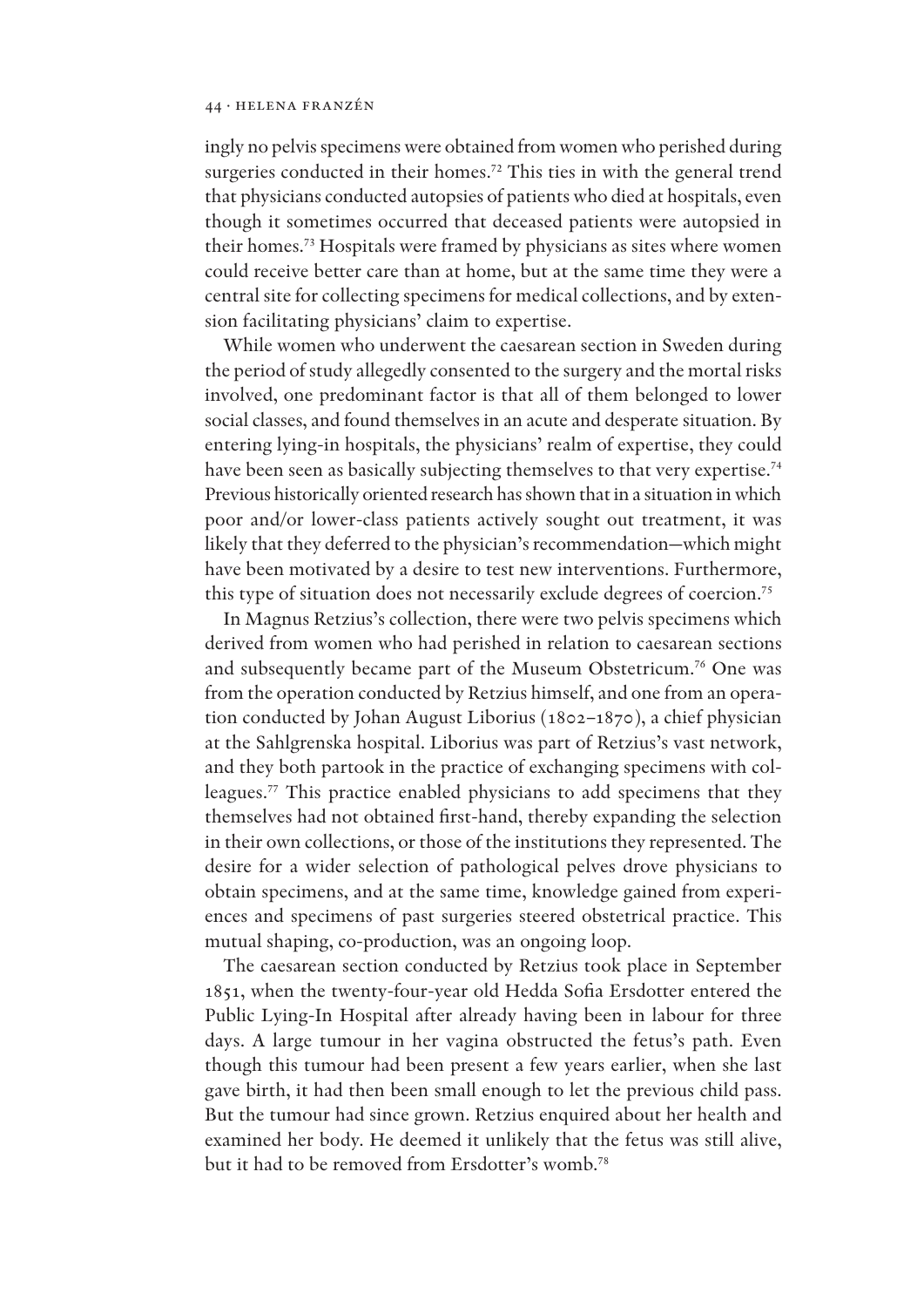#### FROM PATIENT TO SPECIMEN AND BACK AGAIN · 45



Fig. 1. Ersdotter's pelvis—skeletonized, mounted, and labelled; hence, made into a collection object and intended as a reference to be stored and consulted. Source: Uppsala Museum of Medical History, Object A93, UMM 408. Photograph by author.

Fig. 2. Print illustrating the pelvis specimen from Ersdotter, with the tumour featured. The print was, together with the textual description, linked to the patient case. Source: *Museum Antomicum Holmiense* (1855). Courtesy of the Hagströmer Medico-Historical Library, Karolinska Institute.

The verdict was that the fetus could not pass through the pelvic channel without being dismembered, but that there was not enough space for manoeuvring the sharp instruments. Magnus Retzius, together with the midwifery teacher Joseph Elliot (1799–1855) and Hjort—who was the former's adjunct at the time—decided that the only solution to possibly save Ersdotter—and the fetus if it was still alive—was to perform a caesarean section. In this case, there was deemed to be no collision between the lives of the woman and the fetus. It was rather an issue of trying not to lose both. However, the fetus turned out to be putrefied, and Ersdotter did not survive the ordeal. The autopsy was conducted by Magnus Retzius the following day, attended by a handful of colleagues, along with the medical students who interned at the lying-in hospital at the time.<sup>79</sup>

After the autopsy, Ersdotter's pelvis was prepared as a collection object (fig. 1), and a few years later, it was featured in *Museum Anatomicum Holmiense* (1855)—a printed catalogue of selected specimens from the collections of the Karolinska Institute—in which Ersdotter's case was described, and her pelvis illustrated (fig. 2).<sup>80</sup> The information that the pelvis specimen derived from the caesarean section performed by Magnus Retzius was noted in the inventory that formed part of the sales contract between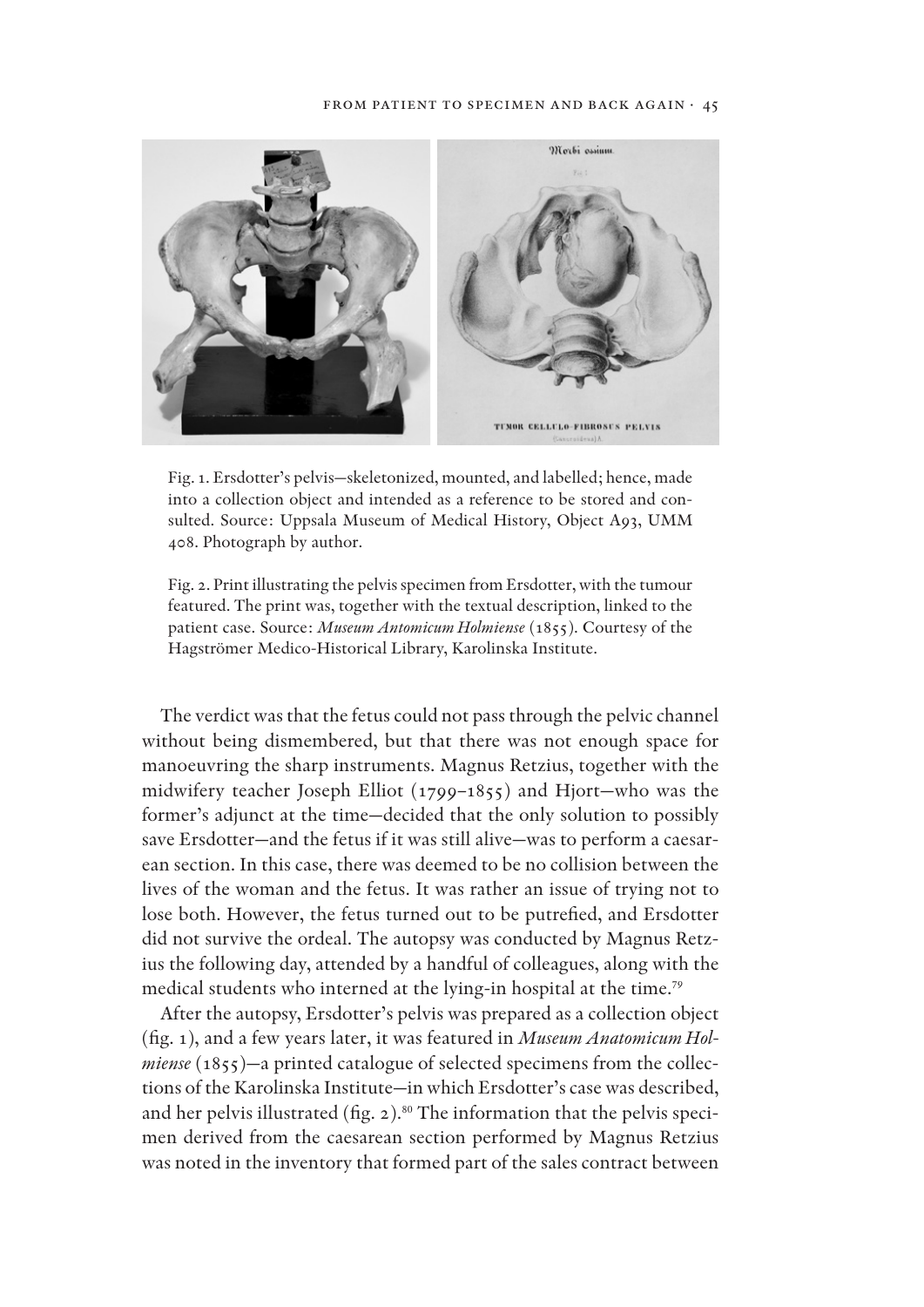Exparte justo minor. mus. Obsta

Fig. 3. The label for Ersdotter's pelvis, with the text "A93. Pelvis femina. Ex parte justo minor. Sect. Caesarea Prof. Magnus Retzius. Mus. Obstetric." Source: Uppsala Museum of Medical History, Object A93, UMM 408. Photograph by author.

him and Uppsala University, as well as on the specimen's label (fig.  $3$ ).<sup>81</sup> This record-keeping was done in order to connect the information—the patient case—to the specimen, which was necessary for the latter's use as reference material. While the pathological condition in this case was not situated in the woman's actual pelvic bones, the process followed the script of diagnosing obstruction and attempting treatment. And when the patient died, her pelvis was turned into a collection object and medical technology intended to be used for learning how to identify the specific pathology in other, living, patients.

# Pelvic pathologies in the Museum Obstetricum

Beyond constituting a foundation for scientific enquiry, obtaining specimens from deceased patients was part of the training of students. By being taught to conduct autopsy, students were trained to identify pathological lesions and causes of death, making connections between dead bodies and living patients. This process was enmeshed with the clinic, that is, teaching hospitals, which emerged to a greater degree during this time.<sup>82</sup>

Obstructed labour was mostly understood as situated in the width and form of the woman's pelvic bones. Hence, the pelvis was the focus of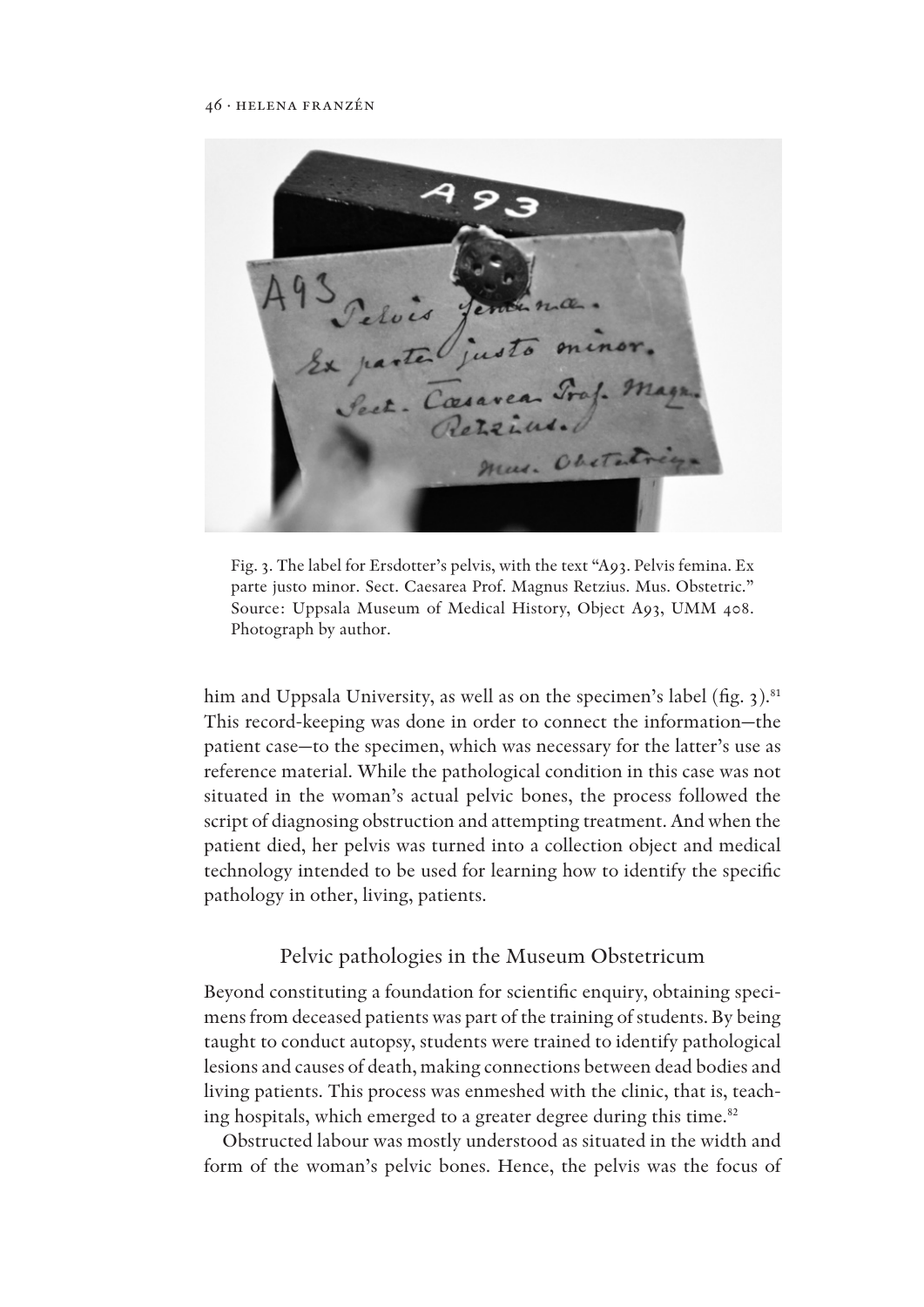investigation when figuring out the extent of obstruction. The pelvis was defined as pathological if it was too narrow for the fetus to pass through. This condition was therefore constituted in contrast with being wide enough, relative to the size of the fetus's head.<sup>83</sup> In effect, the pathological was defined in terms of ideas about function in the context of giving birth; hence, it was founded on cultural norms and actualized in pregnant and labouring women.<sup>84</sup> Establishing the minimum width of a pelvis for a full-term fetus to pass through allowed pathological pelves to be identified according to measurements.

The practice of measuring pelves was called pelvimetry.<sup>85</sup> The instruments used for taking pelvic measurements were called pelvimeters, and there were three different kinds depending on which width was being quantified: external, internal, and both. There were six of these instruments in Magnus Retzius's collection when it was sold to Uppsala University, and it is likely that they were used in his obstetric practice.<sup>86</sup> Since the pathology of obstructed labours was understood as situated in the pelvic bones, the pelvis specimens obtained from deceased patients were skeletonized in order to make the pathology visible, tangible, and measurable.

Magnus Retzius took part in debates both within Sweden and internationally, concerning where the category of the normal pelvis ended and the pathological started. When he applied for the position of professor of obstetrics at the Karolinska Institute, he did so with the dissertation *Afhandling om bäckenförträngning* (1848), dealing with various kinds of contracted pelves and their role in obstructed labour. Moreover, he discussed different interventions in relation to the specific kinds of contracted pelves, and the measurements of the pelvic canal. This research corresponded with his collection, which when sold to Uppsala University was reported to "contain specimens of the majority of kinds of deformed pelves", along with the instruments for measuring the obstruction, as well as managing it.<sup>87</sup> This collection, like a library, was seen as a resource that could be consulted. But its contents were also meant to be read together with patient cases documented in text.

The pelvimeters in the Museum Obstetricum were used in obstetrical practice, as when Mesterton examined Dahlström. The measurements obtained by this action contributed to his diagnosis of contracted pelvis.<sup>88</sup> Hence, a collection instrument was used for deciding that a surgical intervention should be conducted on a labouring woman. Moreover, medical students at Uppsala University were present at the autopsy of Dahlström, and the professor of pathology demonstrated the cause of death.<sup>89</sup> Her corpse was linked to how she had been diagnosed while still alive, and the subsequent operation. As shown in the introduction, her pelvis was obtained during the autopsy and incorporated into the collection, so that it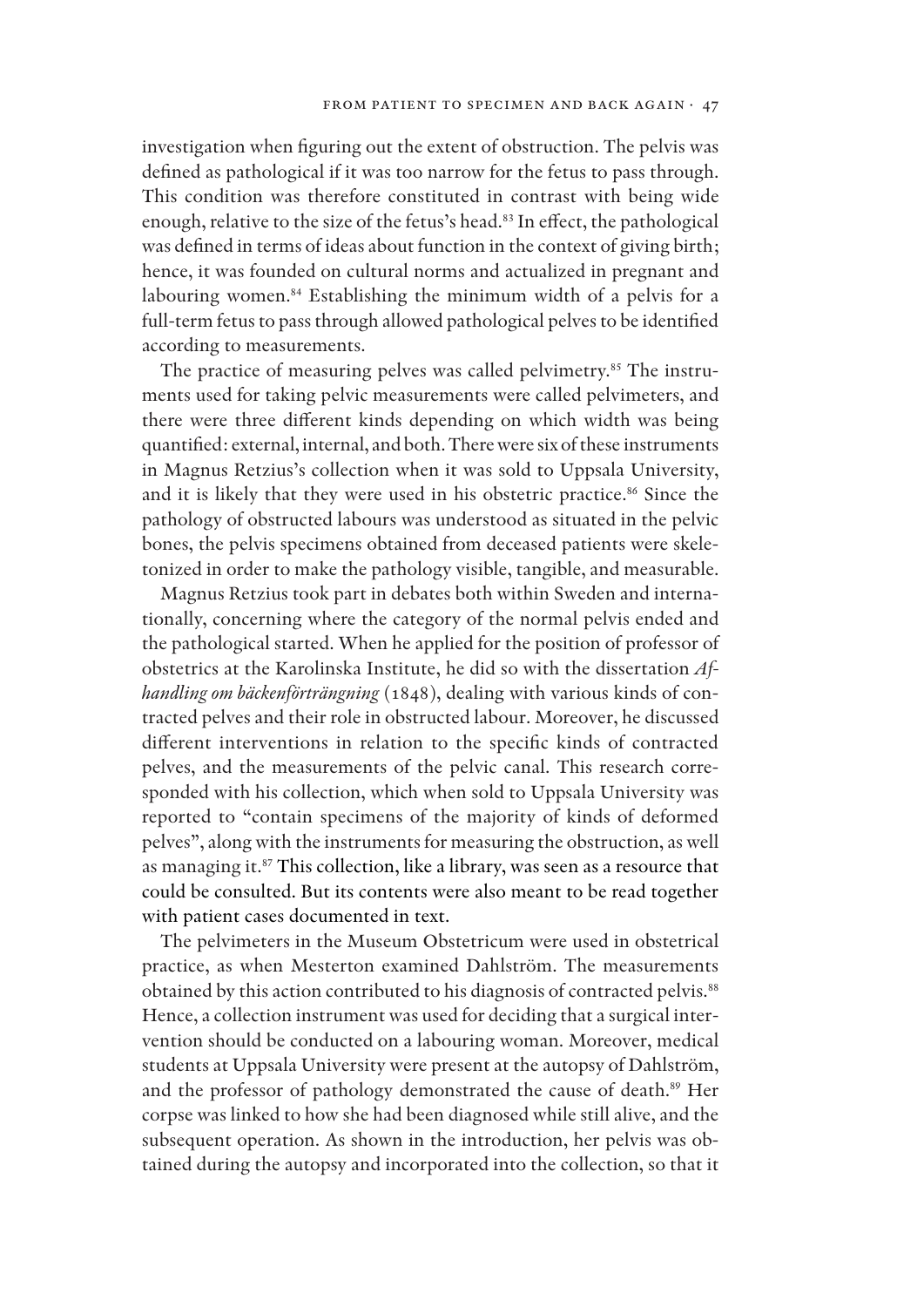could be used as reference material. These were acts understood as crucial for equipping students with the necessary tools to save lives in the future.

A selection of different kinds of pathological pelves for the collection could, beyond the practices of conducting autopsies of the collectors' own patients and collegial exchange, be obtained by purchasing them. Not only specimens of deceased patients but also casts were considered as reference material. Several of the pelvis casts in the Museum Obstetricum were bought from the anatomist Guy Ainé's workshop in Paris and the Fleischmann papier-mâché factory in Nuremberg.<sup>90</sup> These traders were part of an industry in the first half of the nineteenth century; there were several workshops which manufactured anatomical models and casts for commercial purposes.<sup>91</sup>

Ainé merchandised casts, as well as specimens, in printed trade catalogues in the 1840s and early 1850s. He sold his goods to medical museums and schools in France, as well as to foreign universities. In Ainé's catalogue of 1850, there is an appendix titled "Collection of Artificial Pelves".<sup>92</sup> Next to each of these items, the name of an individual or a museum is specified within brackets, such as Ainé himself, or Museum Dupuytren. The latter housed the collections tied to the chair of pathology at the medical faculty of Paris University.<sup>93</sup> The items in this appendix seem to have been casts of specific specimens, which were considered representative of certain types of pelvic pathologies. It is likely that the names within brackets indicated who possessed the original specimen or had been the first to describe it.

That the "artificial pelves" were cast after specific specimens is further indicated by how the selection at the Fleischmann factory was described. In 1859, a British physician visited the factory and in his travel report mentioned that he, for example, had seen a cast of a pelvis with a skeletal deformation "which is copied from the preparation of Dr Martin of Jena." He further wrote that "models of this kind possess many advantages over those made in wax, for the uses of medical lectures. They are equally faithful and beautiful; while, at the same time, they are not only very cheap, but almost indestructible".<sup>94</sup> The manufacturing and merchandising of them were hence aimed at teaching students how to identify and manage pelvic pathologies. The emphasis put on their material properties in terms of durability ties in with the tradition of hands-on learning in obstetrics.

These different types of pelvic pathologies and their management emerged in tandem. One example of the co-production of a specific kind of pelvic pathology and interventions to treat it is pelvis *oblique ovata*, which is represented by several pelvis casts in the Museum Obstetricum.<sup>95</sup> The obstetrician who is acknowledged as the first to describe this form of contraction of the pelvis was the German Franz Karl Naegele (1778–1851).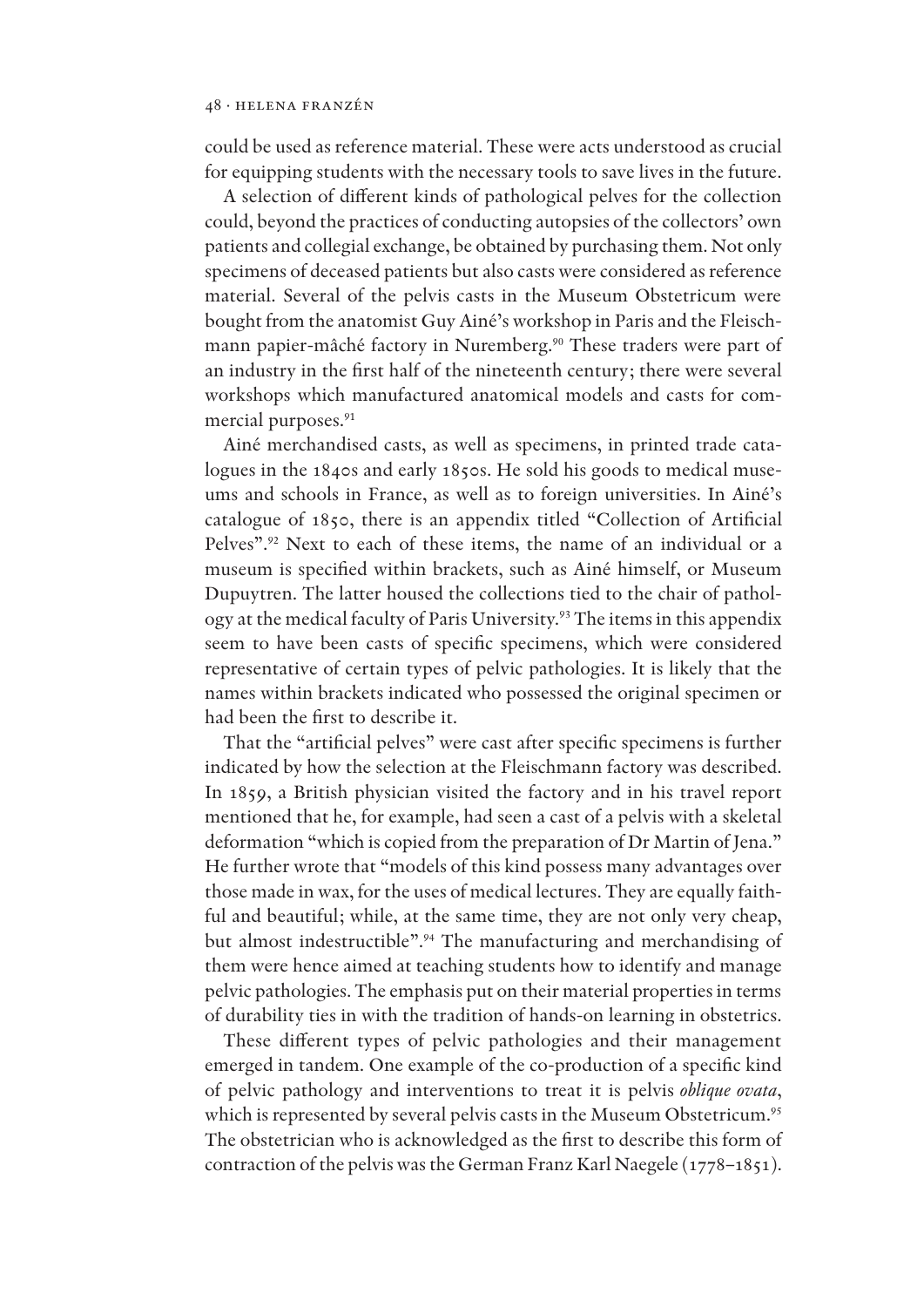

Fig. 4. Print illustrating the pelvis specimen from the woman who was diagnosed with the pathological pelvic form *oblique ovata* at the Pro Patria Lying-In Hospital. Severing the pelvis from the rest of the body and skeletonizing it exposed and highlighted the pathology of the pelvic form. Source: Magnus Retzius, *Afhandling om bäckenförträngning* (1848). Photograph by author.

Magnus Retzius paid attention to Naegele's instructions concerning how this condition could be detected "on still living persons" by pelvimetric investigations.<sup>96</sup> This condition was reported to be difficult to diagnose in living patients, since women's bodies did not show any visible signs of this particular pelvic deformity, and most often it was diagnosed during autopsy. Magnus Retzius had visited Naegele in Heidelberg in 1845 and had seen several specimens with the form *oblique ovata* in his collection.<sup>97</sup> This experience had an impact on Magnus Retzius's own practice.

In April 1846, one of the women at the Pro Patria Lying-In Hospital was brought to Magnus Retzius's attention. It turned out that the thirtyone-year-old married woman had a contracted pelvis, and he claimed that he was able to diagnose her with pelvis *oblique ovata*. Since the fetus was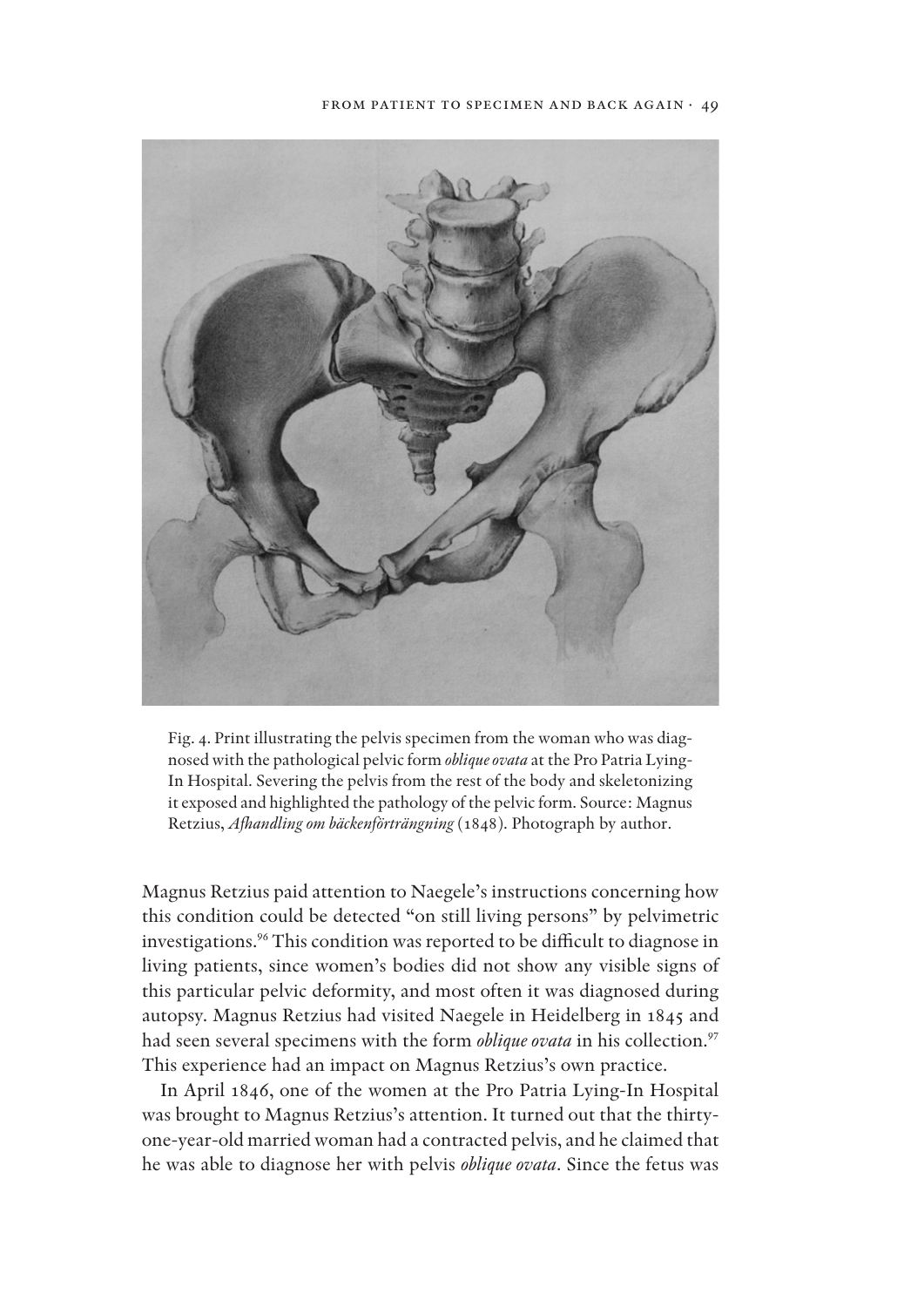deemed to be dead, it was dismembered.<sup>98</sup> The woman died in the aftermath. She was then autopsied, and her pelvis made into a specimen, which was depicted in the only drawing included in Magnus Retzius's dissertation (fig. 4). Her individual case was connected to the pathology pelvis *oblique ovata*, and when depicting the specimen, he wrote,

I instructed the artist to give the drawn pelvis the same position as Naegele chose for the figures he attached to his abovementioned work, so that comparison between them could be conducted more easily, and the surprising similarity, which, according to Naegele's report, the one example of a pelvis so constituted has with the other, can be detected clearly.<sup>99</sup>

This example illustrates the dynamic of how physicians drew on their interaction with colleagues' experiences and existing specimens, in order to intervene in obstructed labours they themselves encountered. In turn, this sometimes generated new specimens, references, and medical technologies, for their own collections.

# Conclusion

In this article, I have explored the formation of the Museum Obstetricum at Uppsala University in the mid-nineteenth century, and the knowledge produced through it—by situating it at the intersection of the medical interest in pathological conditions and maternity care. This study draws attention to how the obstetrical collection and surgical interventions on labouring women, such as the caesarean section, co-produced hands-on medical knowledge. Underpinning such materializations were the social relations between on a general level medicine and society, and on a concrete level physicians and patients. I have shed light on that in the period of study, the caesarean section was hailed by physicians as a new solution to an old problem; obstructed labours in which woman and fetus both perished if the latter was not dismembered. This new intervention opened up for the possibility to also save the fetus, but involved mortal risk for the mother. From the carried out investigation we can conclude that the decision to carry out the procedure was anchored in physicians' authority.

Consequently, this article demonstrates that the Museum Obstetricum manifested Uppsala University's expert knowledge, gained from the experiences of individual physicians in their treatment of previous patient cases. This collective professional expertise was stored in the Museum Obstetricum, but also transferred to colleagues and medical students through interaction. The collection objects such as skeletonized pelves could be seen, touched, and measured, which steered how physicians conceptualized their own expertise through the management of the (dead and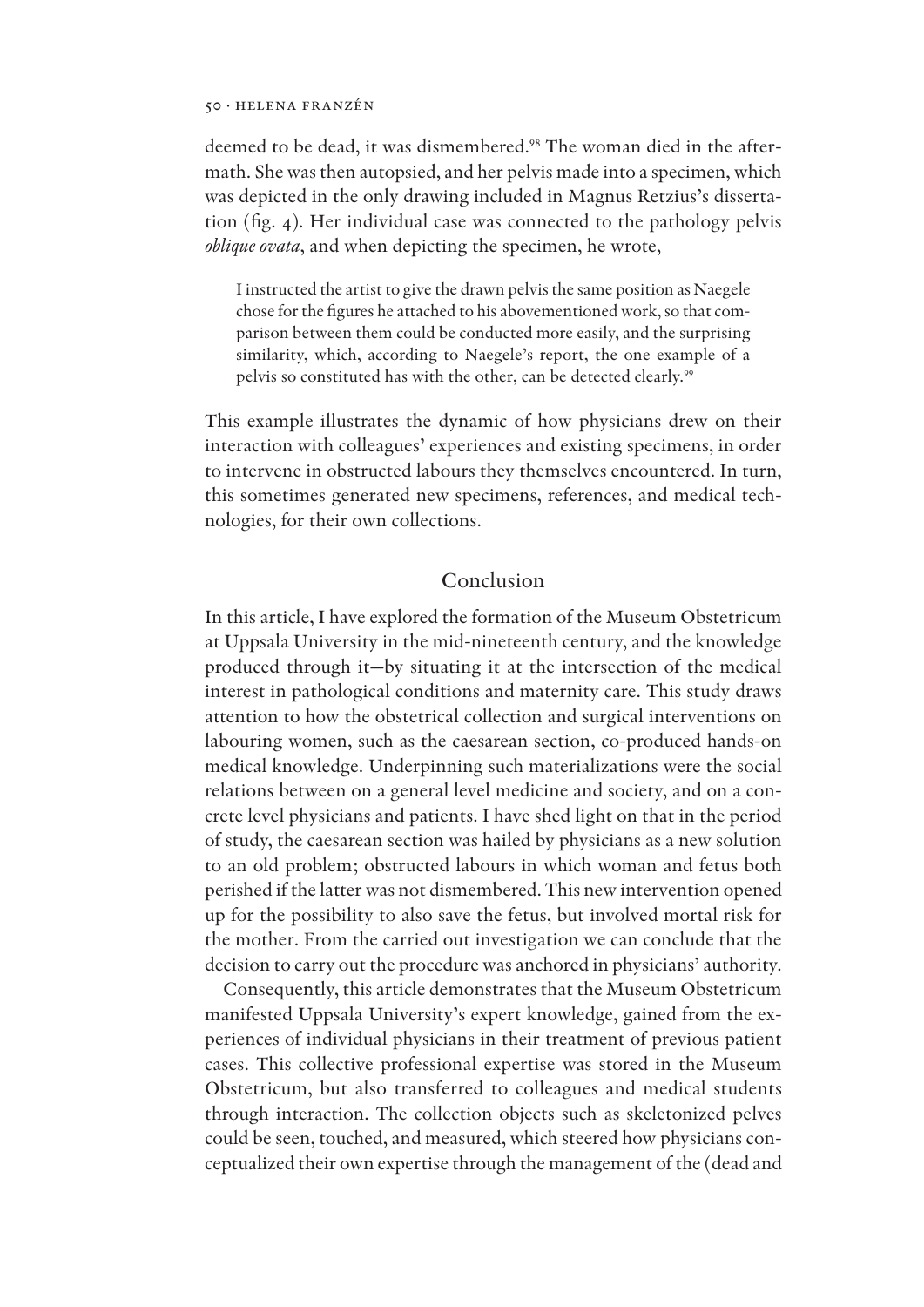alive) bodies of their patients, with the medical technologies in the collection. By extension, this knowledge had an impact on how future patients were treated, which in turn generated new specimens. The training they received as medical students was a point of reference for physicians when encountering obstructed labours. The training was normative, in the sense that it shaped physicians' comprehensions of pathological conditions and how to intervene.

By exchanging pelvis specimens with colleagues and purchasing pelvis casts, doctor-collectors could expand the selection of various kinds of pathological pelves in their collections. I have highlighted that beyond certain types they themselves had encountered, they could draw on colleagues' experiences, and hence social networks were paramount for the formation of obstetrical collections and practices. Hence, the Museum Obstetricum was framed as a resource to consult, like a library, regarding the treatment of current and future patients. At the same time, the collection was built on the deaths of women who had once been in the care of these same collectors. This dynamic was central to the materiality of obstetrical collections and their objects, which in turn shaped practices such as obstetrical interventions. The physicians themselves linked together past and future labouring women, by moving back and forth between their obstetrical practice and obstetrical collections.

### Notes

1. The research for this article was conducted within the project *Medicine at the*  borders of life. Fetal research and the emergence of ethical controversy in Sweden, financed by the Swedish Research Council (Dnr 2014–1749).

2. "beslöts att kejsarsnitt skulle föreslås patienten, såsom det enda sätt att rädda modren utan utan det lefvande fostrets uppoffring." All translations are mine. Carl Benedict Mesterton: *Ett kejsarsnitt. Inbjudningsskrift till medicine doktorspromotionen i Upsala den 6 september 1877* (Uppsala, 1877), 3. This case has been noticed in previous research; see Barbro Holmdahl: *Människovård och människosyn. Om omvårdnad i Uppsala före år 1900* (Uppsala, 1988), 122–124; Bo Lindberg: "Kejsarsnitt. Då och nu" in Bo Lindberg (ed.): *Kvinnosjukvård under 100 år. En jubileumsbok från Kvinnokliniken, Akademiska sjukhuset* (Uppsala, 1994), 68.

3. "Kl. 9 e. m. underrättade jag patienten om hennes tillstånd och om den åtgärd, som ansågs till hennes och fostrets räddning böra företagas, dervid operationens faror för henne tydligen framhölls, och åt henne lemnades att fritt välja emellan försök att på den naturliga vägen, efter styckning af det lefvande fostret, uttaga detsamma och derigenom söka att rädda henne ensam, eller att, med större fara för henne sjelf, genom den föreslagna operationen söka att äfven rädda hennes barn. Utan tvekan och med gladt mod föredrog qvinnan den senare utvägen." Mesterton: *Ett kejsarsnitt*, 3–4.

4. "förvaras under n:o 38 i universitetets vackra och dyrbara samling af pathologiska bäcken". Ibid., 25. On ideas about the aesthetics of specimens, see Eva Åhrén: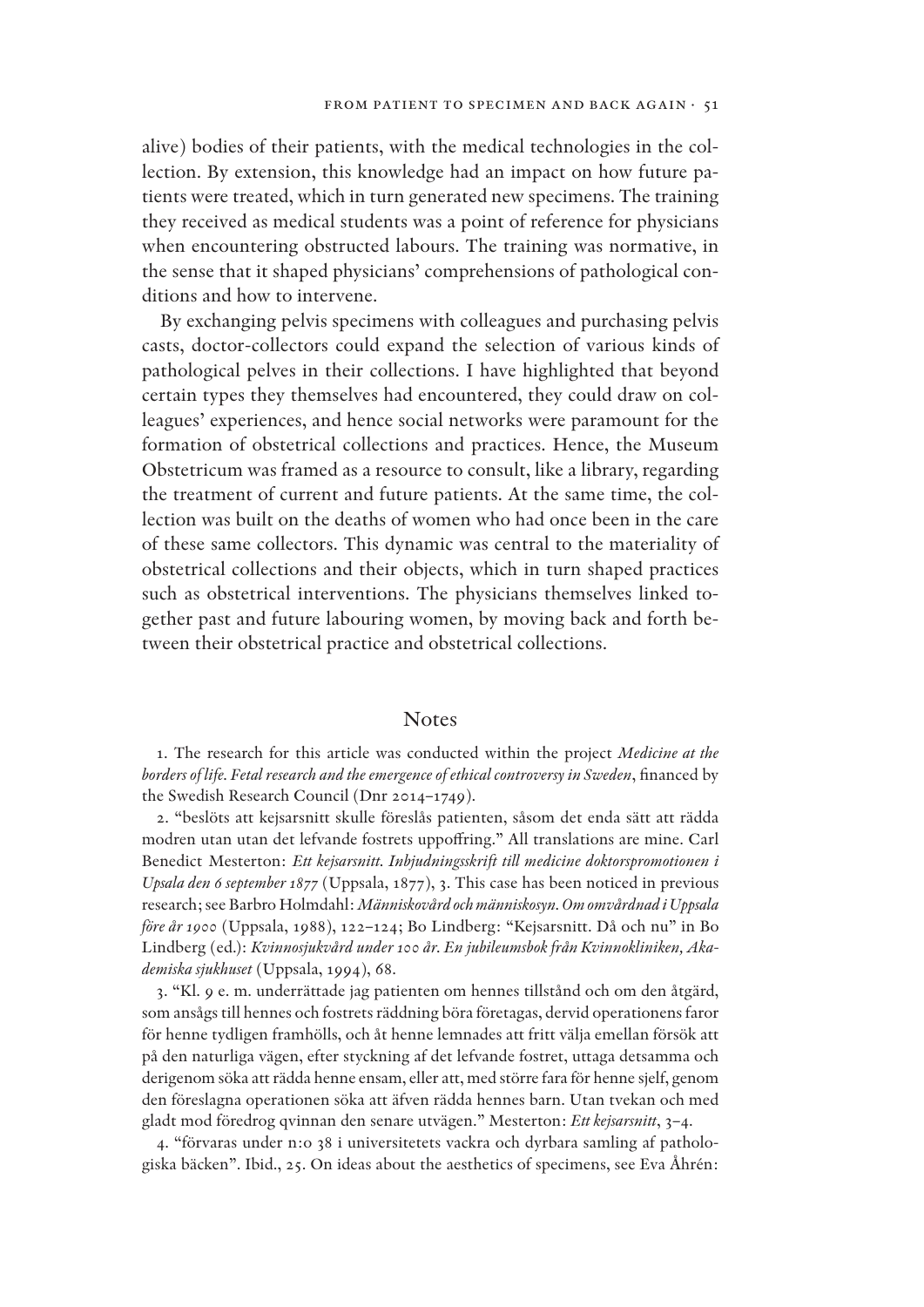"Figuring things out. Visualizations in the work of Swedish anatomists Anders and Gustaf Retzius, 1829–1921" in *Nuncius* 32:1 (2017), 166–211.

5. Carl Benedict Mesterton: *Om nosocomium academicum och den kliniska undervisningen i Upsala* (Uppsala, 1870), 35.

6. "Kungl. Universitetet i Uppsala redogörelse för det akademiska året 1903–1904" in *Uppsala universitets årsskrift* 44 (1904), 80. The pelvis specimens which are now located at the Museum of Medical History in Uppsala are currently all registered under one identifier: UMM 408. Henceforth, when referring to a specific pelvis specimen, I will state the object no. according to the old labels, followed by UMM 408.

7. For recent work on such collections, see Elizabeth Hallam & Samuel JMM Alberti: "Bodies in museums" in Elizabeth Hallam & Samuel JMM Alberti (eds.): *Medical museums. Past, present, future* (London, 2013), 1–15.

8. Rina Knoeff & Robert Zwijnenberg (eds.): *The fate of anatomical collections* (Farnham, 2015); Anita Guerrini: "The material turn in the history of life sciences" in *Literature Compass* 13:7 (2016), 469–480; Kaat Wils, Raf de Bont & Sokhieng Au (eds.): *Bodies beyond borders. Moving anatomies, 1750–1950* (Leuven, 2017).

9. Eva Åhrén: "Museerna. Vetenskap i tre dimensioner" in Karin Johannisson, Ingemar Nilsson & Roger Qvarsell (eds.): *Medicinen blir till vetenskap. Karolinska Institutet under två århundraden* (Stockholm, 2010), 127–169; Tony Gustafsson: "Anatomi. Praktik och pedagogik" in Johannisson, Nilsson & Qvarsell (eds.): *Medicinen blir till vetenskap*, 170–199.

10. Joris Vandendriessche: "Anatomy and sociability in nineteenth-century Belgium" in Wils, Bont & Au (eds.): *Bodies beyond borders*, 51–72.

11. The presence of pelvis specimens in obstetric collections in the eighteenth century has been analyzed by Pam Lieske: "Deformity of the maternal pelvis in late eighteenth-century Britain" in Raymond Stephanson & Darren N. Wagner (eds.): *The secrets of generation. Reproduction in the long eighteenth-century* (Toronto, 2015), 319–343; Tove Paulsson Holmberg: *Onaturlig födelse. Johan von Hoorn och det obstetriska dilemma 1680–1730* (Lund, 2017), chapter four.

12. Jonathan Reinarz: "The age of museum medicine. The rise and fall of the medical museum at Birmingham's school of medicine" in *Social History of Medicine* 18:3 (2005), 419–437.

13. For this library metaphor, see Erin Hunter McLeary: *Science in a bottle. The medical museum in North America, 1860–1940* (Philadelphia PA, 2001), 1; Åhrén: "Museerna", 127, 141.

14. Sven Widmalm: "Artefakter i nätverk" in Sven Widmalm (ed.): *Artefakter. Industrin, vetenskapen och de tekniska nätverken* (Hedemora, 2004), 9–24.

15. Sheila Jasanoff: "The idiom of co-production" in Sheila Jasanoff (ed.): States of *knowledge. The co-production of science and social order* (London, 2004), 6.

16. Anna Tunlid: "Den nya biologin. Forskning och politik i tidigt 1960-tal" in Sven Widmalm (ed.): *Vetenskapens sociala strukturer. Sju historiska fallstudier om konflikt, samverkan och makt* (Lund, 2008), 99–135.

17. Judy Wajcman: "From women and technology to gendered technoscience" in *Information, Community, and Society* 10:3 (2007), 293–295.

18. This framing of collection objects has previously been used by *Anna Maerker: "Anatomizing the trade. Designing and marketing anatomical models as medical technologies, ca. 1700–1900" in Technology and Culture 54:3 (2013), 531–562.*

19. Susan M. Pearce: *On collecting. An investigation into collecting in the European tradi-*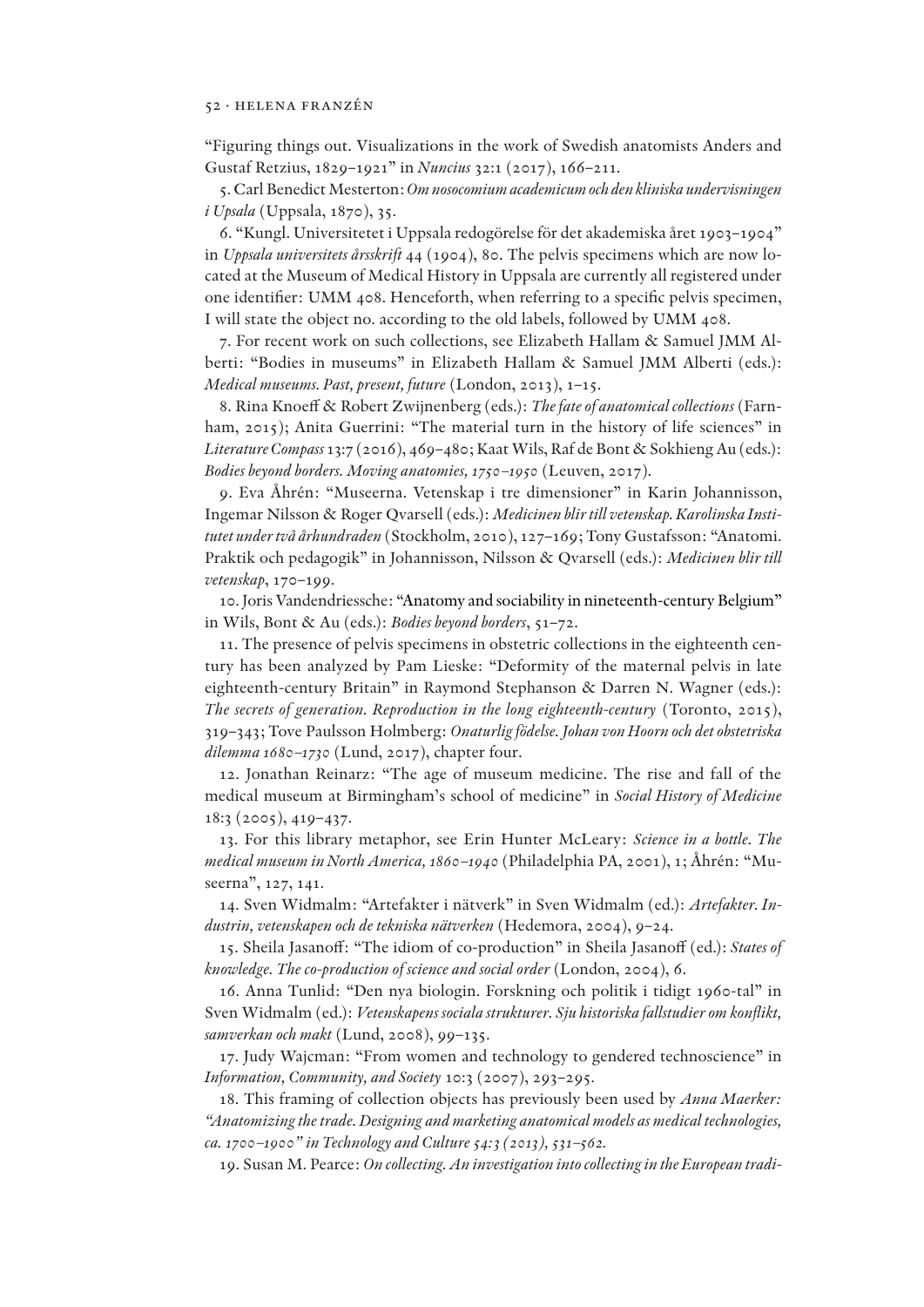*tion* (London, 1995); Helen Anne Curry, Nick Jardine, James Andrew Secord & Emma C. Spary (eds.): *Worlds of natural history* (Cambridge, 2018).

20. Eva Åhrén: *"*Making space for specimens. The museums of the Karolinska Institute, Stockholm" in Hallam & Alberti (eds.): *Medical museums*, 102–115.

21. John V. Pickstone: *Ways of knowing. A new history of science, technology, and medicine* (Chicago IL, 2001).

22. Eva Åhrén: *Death, modernity, and the body. Sweden 1870–1940* (Rochester NY, 2009), chapter two.

23. Simon Chaplin: "Anatomy and the 'museum oeconomy'. William and John Hunter as collectors" in E. Geoffrey Hancock, Nick Pearce & Mungo Campbell (eds.): *William Hunter's world. The art and science of eighteenth-century collecting* (Farnham, 2015),  $20 - 41.$ 

24. Jean Donnison: *Midwives and medical men. A history of inter-professional rivalries and women's rights* (London, 1977).

25. Paulsson Holmberg: *Onaturlig födelse*, 156–163.

26. Ibid., 164–170. On phantoms, see Pam Lieske: "'Made in imitation of real women and children'. Obstetrical machines in eighteenth-century Britain" in Andred Mangham & Greta Depledge (eds.): *The female body in medicine and literature* (Liverpool, 2011), 69–88.

27. This collection is mentioned in Stockholm city archive: Allmänna barnbördshuset. F6: 1 Övriga ämnesordnade handlingar: 1773–1854, "Kongl majts. Nådiga instruction, hvarefter artis obstetriae Professorens adjunct i Stockholm hafver sig i dess syssla att rätta. Gifven Stockholm å Rådkammaren d. 28 Juni 1778."

28. Yvonne Hirdman: "Allmänna barnbördshusets 200-åriga utveckling i ett specialhistoriskt perspektiv" in Lennart Lindgren (ed.): *Allmänna Barnbördshuset 200 år. 1775 23/6 1975* (Stockholm, 1975), 57–58.

29. Åhrén: "Museerna", 135–142.

30. Roger Qvarsell: "Patriotism, paternalism och offentlig vård. Pro Patrias barnbördshus 1774*–*1951" in Erik Amnå: *För det allmänna bästa. Ett kungligt sällskap mellan stat och marknad under 250 år. Kungl. sällskapet Pro Patria 1766–2016* (Stockholm, 2016), 88.

31. Helena Franzén: *Bodies in transformation. Obstetrical and embryological collections at Uppsala University* (diss. manuscript in preparation).

32. The contents of Magnus Retzius's collection when sold to Uppsala University are listed in an inventory accompanying the sales contract. Uppsala University Archive (UUA): Medicinska fakulteten. FIV:1 Övriga handlingar: 1740–slutet av 1800-talet. "Professor CM Retzius salubrev". On the pelvis specimens described according to racial categories, see Helena Franzén: "'Pelves of various nations'. Race and sex in a mid-nineteenth-century obstetric collection" in Solveig Jülich (ed.): *Medicine at the borders of life* (manuscript in preparation).

33. Franzén: *Bodies in transformation*.

34. "Felaktiga bäcken". "Program för rectors-ombytet 1861" in *Uppsala universitets årsskrift* 1 (1861), 9.

35. Pelvis specimens from women were incorporated into the anatomical collection as well. The majority of those were not described beyond the fact that they were taken from women's bodies, and the year in which they had been added to the collection. UUA: *Museum Anatomicum Upsaliense Catalogus Specialis. I. Osteologia*. They were most likely obtained during dissections, like many of the other specimens in that collection. For dissections as sources of specimens in the anatomical collection, see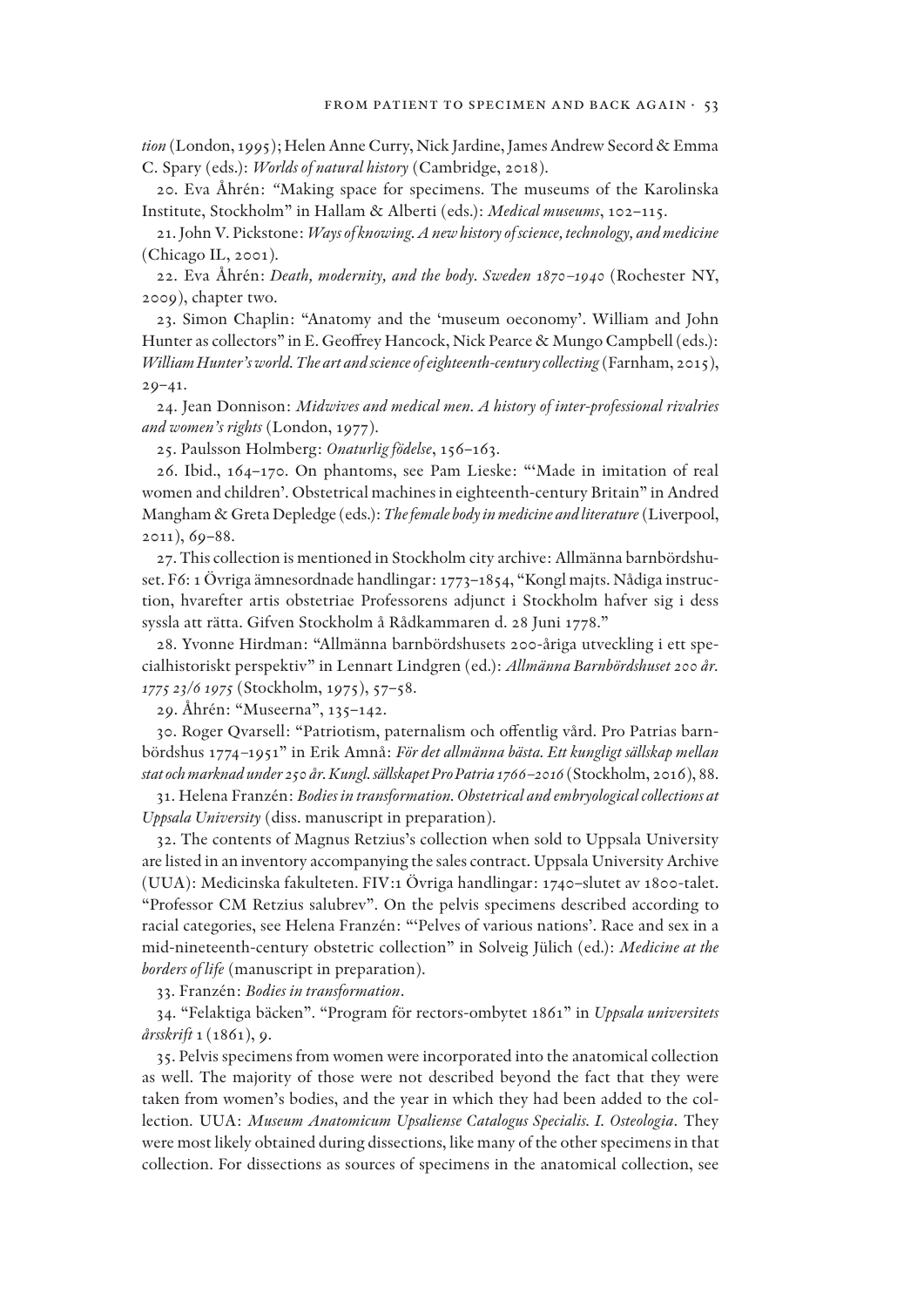Fredrik Svanberg: *Människosamlarna. Anatomiska museer och rasvetenskap i Sverige ca 1850–1950* (Stockholm, 2015), 106–108.

36. For contemporary anatomical coursework, see Gustafsson: "Anatomi", 184–185.

37. For the eighteenth century, see Lieske: "Deformity of the maternal pelvis".

38. Samuel JMM Alberti: *Morbid curiosities. Medical museums in nineteenth-century Britain* (Oxford, 2011).

39. Hirdman: "Allmänna barnbördshusets", 52–54.

40. Lisa Öberg: *Barnmorskan och läkaren. Kompetens och kon!ikt i svensk förlossningsvård 1870–1920* (Uppsala, 1996), 44–46.

41. Mesterton: *Om nosocomium*, 34–35.

42. There was a much higher maternal mortality in nineteenth-century Sweden than today; see Ulf Högberg: *Maternal mortality in Sweden* (Umeå, 1985).

43. "arma olyckliga varelser från landet hvilka under själva förlossningsarbetet blifvit förda flera mil på skakande åkdon, unsterstundom icke förr än man uti hemmet flera dagar förut gjort de smärtsammaste och mest ansträngande försök till deras förlösande." Joseph Elliot quoted in Hirdman: "Allmänna Barnbördshusets", 71.

44. Emily Martin: *The woman in the body. A cultural analysis of reproduction* (Boston MA, 1987), 54.

45. "Professor CM Retzius salubrev"; Bo S. Lindberg: *Obstetriska instrument. En historia om gamla förlossningsinstrument i Medicinhistoriska museet i Uppsala* (Uppsala, 2019).

46. Christina Romlid: "Swedish midwives and their instruments in the eighteenth and nineteenth centuries" in Hilary Marland & Anne Marie Rafferty (eds.): *Midwives*, *society and childbirth. Debates and controversies in the modern period* (London, 1997), 43–46.

47. Pehr Gustaf Cederschiöld: *Lärobok i vården om qvinnans slägtlif* part 2 (Stockholm, 1837), 80.

48. This was called *partus praematurus*. Magnus Retzius: *Afhandling om bäckenförträngning* (Stockholm, 1848), 191–192.

49. Romlid: "Swedish midwives and their instruments".

50. Pehr Gustaf Cederschiöld: *Utkast till handbok i den instrumentala barnförlossningskonsten* (Stockholm, 1830), 42.

51. Cederschiöld: *Lärobok*, 79–83.

52. Ibid., 96–105.

53. G. Liljestrand: "The introduction of surgical anesthesia in Sweden" in *Journal of the History of Medicine and Allied Sciences* 1:4 (1946), 635–640; Stephanie Snow: *Blessed days of anaesthesia. How anaesthetics changed the world* (Basingstoke, 2004), 76–77, 80–82.

54. For an overview of the caesarean sections conducted in Sweden in the nineteenth century, see Otto Lindfors: "Om kejsarsnitt i Sverige" in *Upsala läkareförenings förhandlingar* 5 (1899–1900), 352–355.

55. Retzius: *Afhandling*, 149.

56. Lindfors: "Om kejsarsnitt i Sverige", 352–355.

57. Jacqueline Wolf: "Risk and reputation. Obstetricians, caesareans, and consent" in *Journal of the History of Medicine and Allied Sciences* 73:1 (2017), 7–11.

58. Terrence Reynolds: "Moral absolutism and abortion. Alan Donagan on the hysterectomy and craniotomy cases" in *Ethics* 95:4 (1985), 866–873; Joseph G. Ryan: "The chapel and the operating room. The struggle of Roman Catholic clergy, physicians, and believers with the dilemmas of obstetric surgery, 1800–1900" in *Bulletin of the History of Medicine* 76:3 (2002), 461–494.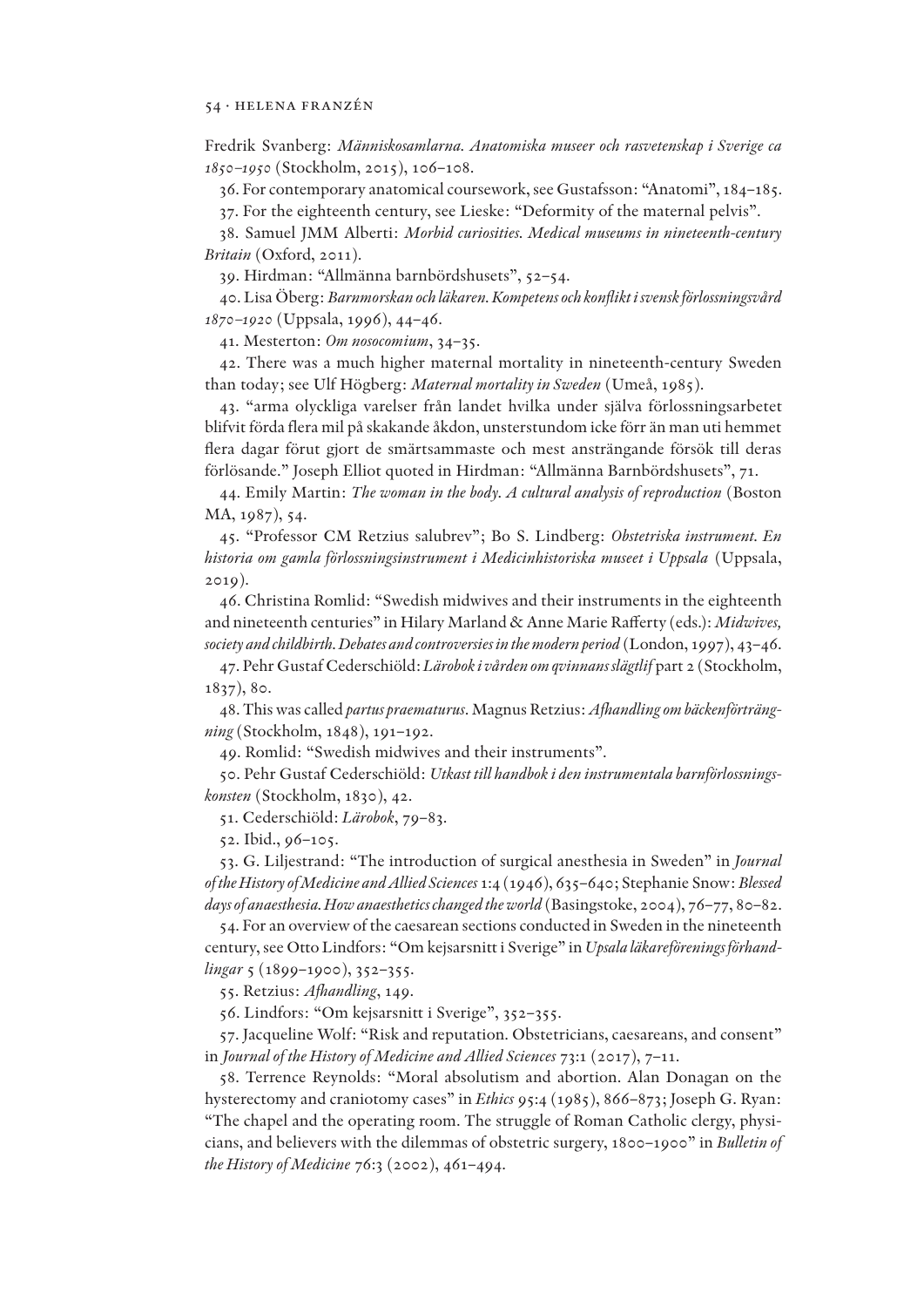59. For attitudes towards interventions in cases of obstructed labour in eighteenthcentury Sweden, where Protestantism was the official religion, see Paulsson Holmberg: *Onaturlig födelse*, especially chapter seven.

60. Retzius: *Afhandling*, 148–149.

61. Ryan: "The chapel and the operating room".

62. See also the case description of a caesarean section conducted at the Sahlgrenska hospital in 1860. Gustaf Fredrik Hjort: "Kejsarsnitt för bäckenträngsel" in *Hygiea* 23 (1861), 148.

63. Andreas-Holger Maehle: "'God's ethicist'. Albert Moll and his medical ethics in theory and practice" in *Medical History* 56:2 (2012), 225–226; Jacqueline Wolf: *Cesarean section. An American history of risk, technology, and consequence* (Baltimore MD, 2018), 23–27.

64. Cay-Rüdiger Prüll & Marianne Sinn: "Problems of consent to surgical procedures and autopsies in twentieth century Germany" in Andreas-Holger Maehle & Johanna Geyer-Kordesh (eds.): *Historical and philosophical perspectives on biomedical ethics. From paternalism to autonomy?* (Aldershot, 2002), 73–91.

65. Retzius: *Afhandling*, 148–149.

66. Cederschiöld: *Lärobok*, 100.

67. Qvarsell: "Patriotism, paternalism och offentlig vård", 93-96.

68. "framställa förhållandet för några andra upplysta och vittnesgilla personer" and "till skydd för sig sjelf mot eftertal". Cederschiöld: *Lärobok*, 100–101.

69. "förklarade hon mig, att hon vore beredd underkasta sig hvilken risk som helst, blott fostret blefve vid lif" and "hon yttrade sig, 'han nog endast vill att jag skall lefva, hurusomhelst det än kan komma att gå med fostret'". Hjort: "Kejsarsnitt för bäckenträngsel", 147.

70. Mesterton: *Ett kejsarsnitt*, 24.

71. Pelvis specimens were also incorporated into an obstetrical collection at the Sahlgrenska hospital. Carl Magnus Ullman: *Sahlgrenska sjukhusets förlossningsanstalt från 1782 till och med 1855. Ett bidrag till de svenska förlossningsanstalternas historia. Festskrift med anledning af det nya barnbördshusets öppnande* (Göteborg, 1900), 20–23.

72. For example, objects A93 & A60, UMM 408 are the pelves of women who perished in the aftermath of caesarean sections.

73. Åhrén: *Death, modernity, and the body*, 24–28.

74. There was a kind of underpinning social contract in that the bodies of poor people who received care and died at state-funded hospitals were made available for anatomical studies; see Annika Berg: *Döda kroppar i vetenskapens tjänst. Om anatomiska dissektioner och utsatta människors rättigheter i 1920-talets Sverige* (Uppsala, 2003).

75. Ulrich Tröhler: "Human research. From ethos to law, from national to international regulations" in Maehle & Geyer-Kordesh (eds.): *Historical and philosophical perspectives on biomedical ethics, 95-117*; Sally Wilde: "Truth, trust, and confidence in surgery, 1890–1910. Patient autonomy, communication, and consent" in *Bulletin of the History of Medicine* 83:2 (2009), 308.

76. Objects A93 & A60, UMM 408.

77. A shared youth in Lund with Liborius is mentioned in a letter by Anders Retzius, Magnus Retzius's brother. Gustaf Retzius (ed.): *Skrifter i skilda ämnen jämte några bref af Anders Retzius (Stockholm, 1902),* 25.

78. Magnus Retzius: "Fall af operatio caesarea" in *Hygiea* 14 (1852), 157–159. 79. Ibid.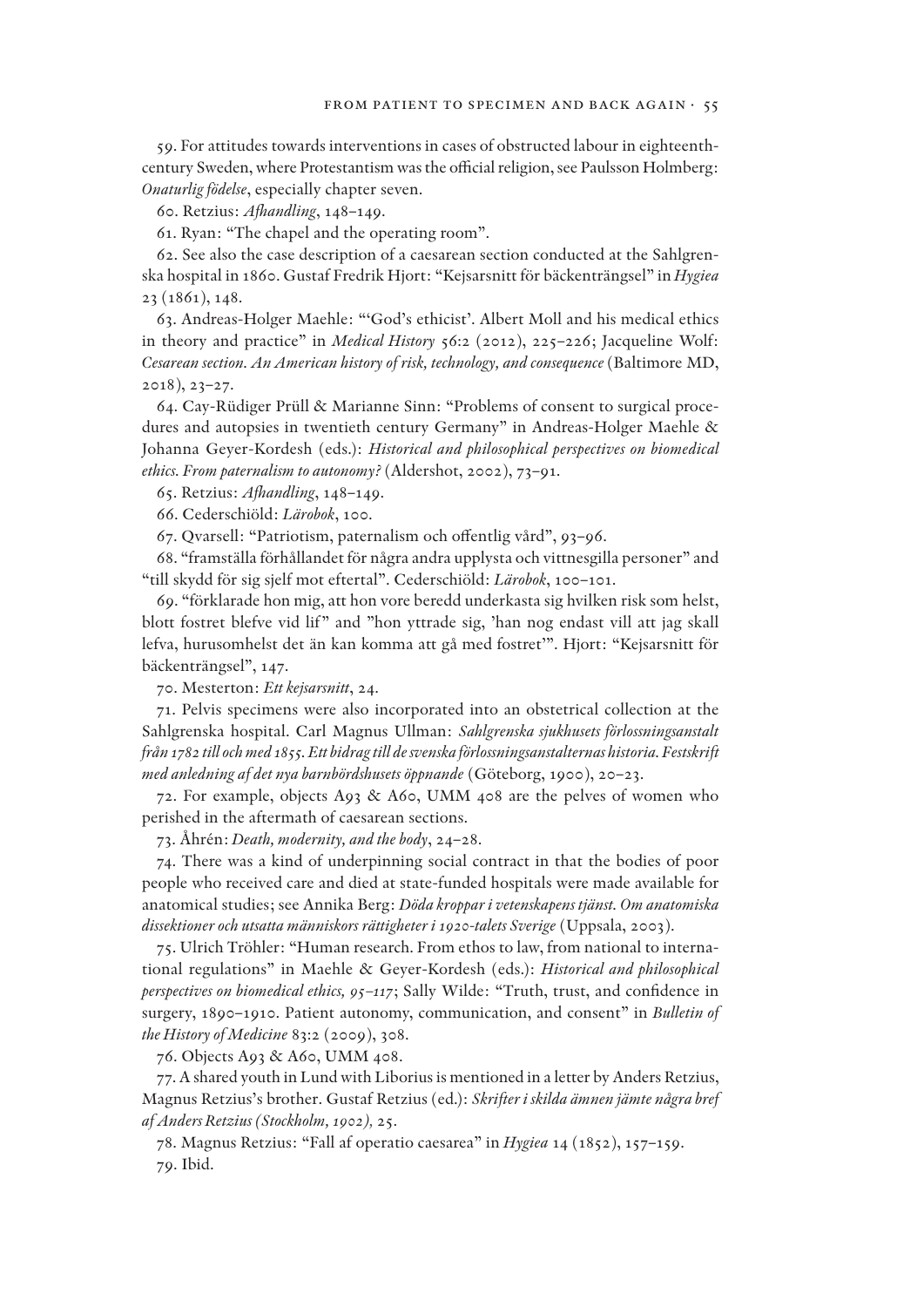80. *Museum Anatomicum Holmiense* (Stockholm, 1855).

81. "Professor CM Retzius salubrev".

82. Michel Foucault: *The birth of the clinic. An archaeology of medical perception*, trans. A. M. Sheridan (London, 1989 [1963]); Karin Johannisson: "Kliniken. Medicinens praktik" in Johannisson, Nilsson & Qvarsell (eds.): *Medicinen blir till vetenskap*, 44–48.

83. Anja Hiddinga & Stuart S. Blume: "Technology, science, and obstetric practice. The origins and transformation of cephalopelvimetry" in *Science, Technology, & Human Values* 17:2 (1992), 158.

84. Laura Cházaro: "Mexican women's pelves and obstetrical procedures. Interventions with forceps in late 19th-century medicine", trans. Paul Kersey, in *Feminist Review* 79 (2005), 100–115.

85. Joanna Grant: "'Those parts peculiar to her organization'. Some observations on the history of pelvimetry, a nearly forgotten obstetric sub-speciality" in Mangham & Depledge (eds.): *The female body in medicine and literature*, 135–147

86. "Professor CM Retzius salubrev".

87. "innehållande specimina af de @esta arter af felaktiga bäcken". "Program för rectors-ombytet 1863" in *Uppsala universitets årsskrift* 3 (1863), 8–9.

88. Mesterton: *Ett kejsarsnitt*, 2.

89. Swedish National Archives (RA): Kanslerämbetet för Uppsala universitet 1570–1894. FI: 44 Föreläsningsdiarier och studentförteckningar Uppsala universitet: 1862–1863. "Diarium öfver undertecknadts [P. Hedenius] föreläsningar under november månad 1862".

90. See for example objects A145 & A152, UMM 408.

91. Anna Maerker: "Papier-mâche anatomical models. The making of reform and empire in nineteenth-century France and beyond" in Carla Bittel et al. (eds.): *Working with paper. Gendered practices in the history of knowledge* (Pittsburgh PA, 2019), 177–192.

92. "Collection de Bassins artificiels". British library: Printed catalogue. Guy Ainé: *Anatomie en cire. Anatomie humaine et comparée, phrénologie, histoire naturelle* (Paris, 1850),  $5 - 6.$ 

93. Paul P. de Saint-Maur: "The birth of the clinicopathological method in France. The rise of morbid anatomy in France during the first half of the nineteenth century" in *Virchows Archive* 460:1 (2012), 115

94. Andrew Mercer Adam: "Medical notes from the continent. Or, sketches of the Universities, hospitals, lunatic asylums, and mineral baths of Holland, Belgium, Germany, and Austria" in *The Edinburgh Medical and Surgical Journal* 5 (1860), 333–334.

95. Objects A136, A137 & A138, UMM 408.

96. "ännu lefvande personer". Retzius: *Afhandling*, 85. Retzius probably refers to Naegele's *Das schräg verengte Becken* (1839).

97. Retzius: *Afhandling*, 84–87.

98. Ibid., 87–89.

99. "Jag har låtit ritaren gifva åt det avtecknade bäckenet samma ställning, som Naegele valt för de figurer, han bifogat sitt ofvanförda arbete, så att jemförelse dem emellan så mycket lättare kan anställas, och den förvånande likhet, som, enligt Naegeles uppgift, det ena exemplaret af så beskaffade bäcken har med det andra, så mycket tydligare kan skönjas." Ibid., 86.